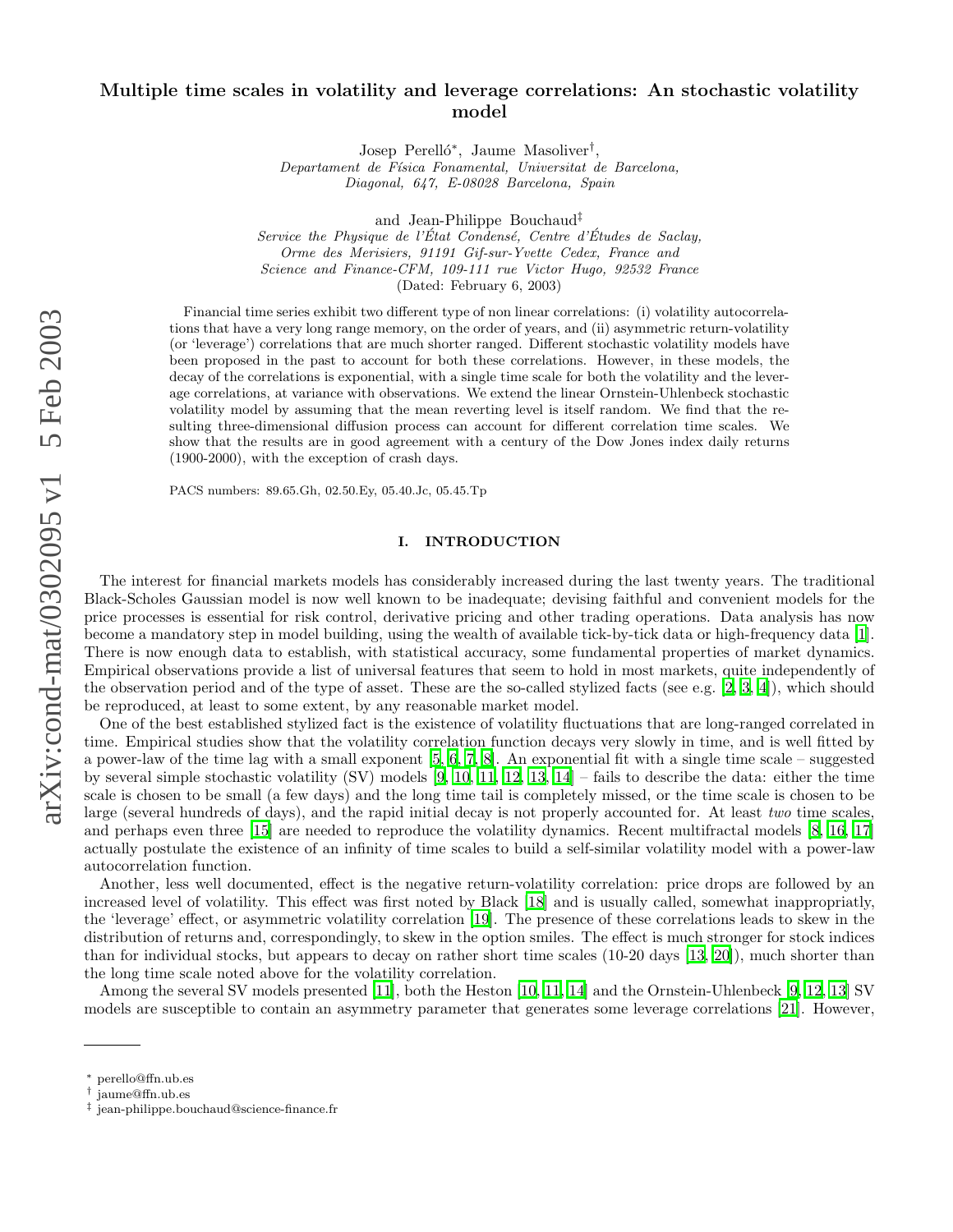as mentioned above, these models contain a single time scale which governs both the volatility correlations and the return-volatility correlations, and cannot account for the different temporal behaviour of the two. Multifractal models, on the other hand, have only been very recently extended to consider the leverage effect [\[22,](#page-17-21) [23](#page-17-22)]. These models are however quite complex and analytical results for the unconditional and conditional return distribution over different time scales are only partially available [\[22,](#page-17-21) [24\]](#page-18-0).

Our aim in this paper is to extend the exactly soluble Ornstein-Uhlenbeck SV model introduced in [\[9](#page-17-8), [12](#page-17-11), [13\]](#page-17-12), such as to reproduce the multi-time scale dynamics reported above. In the present paper we allow for two different time scales, but the model can be generalised to account for as many time scales as needed, still retaining its exactly soluble nature. The basic idea is to make the mean reverting level of the volatility itself random and time dependent. The paper is divided into six sections. In section [II](#page-1-0) we present our three-dimensional diffusion model. Sections [III](#page-3-0) and [IV](#page-5-0) respectively study the leverage and volatility correlations. In Section [V](#page-7-0) we apply the model to actual data, thus providing a way of estimating the parameters of the model. Conclusions are drawn in section [VI](#page-12-0) and some more technical details are relegated to appendices.

# <span id="page-1-1"></span>II. A THREE-DIMENSIONAL DIFFUSION MODEL

<span id="page-1-0"></span>The dynamics of stock price  $S(t)$  is usually modelled as a multiplicative diffusion process. It is commonly assumed that stock price  $S(t)$  obeys the diffusion process:

$$
\frac{dS(t)}{S(t)} = \mu dt + \sigma dW_1(t),\tag{1}
$$

where  $\mu$  is the drift,  $\sigma$  is the so-called volatility and  $W_1(t)$  is a Wiener process, *i.e.*,  $dW_1(t) = \xi_1(t)dt$ , where  $\xi_1(t)$  is Gaussian white noise with zero-mean and unit volatility:

$$
\langle \xi_1(t) \rangle = 0
$$
 and  $\langle \xi_1(t) \xi_1(t') \rangle = \delta(t - t').$ 

For the sake of simplicity we will work with the zero-mean return process defined by

$$
dX(t) \equiv \frac{dS(t)}{S(t)} - \mu dt.
$$
\n(2)

Market dynamics is then described by a simpler stochastic differential equation (SDE)

<span id="page-1-3"></span>
$$
dX(t) = \sigma dW_1(t). \tag{3}
$$

As is well-known, this model does not satisfactorily explain many properties of the market. A possible improvement is to assume that, besides the return following the diffusion process  $(1)$ , the volatility itself is a random variable, *i.e.*,  $\sigma = \sigma(t)$  is a stochastic process. This is done in the stochastic volatility models which appeared in the literature during late eighties [\[11](#page-17-10)], following similar discrete time 'ARCH' models. There are several ways to choose the random process describing the volatility [\[10,](#page-17-9) [11\]](#page-17-10). The simplest one consists in assuming that the volatility is also a diffusion process following the Ornstein-Uhlenbeck (OU) process [\[9](#page-17-8)]:

<span id="page-1-2"></span>
$$
d\sigma = -\alpha(\sigma - m)dt + kdW_2(t),\tag{4}
$$

where  $\alpha > 0$ ,  $k > 0$ , and m are nonrandom quantities, and  $dW_2(t)$  is another Wiener process. The quantity  $1/\alpha$  is the characteristic time scale of the process and measures the strength of the reversion of  $\sigma(t)$  to the constant m which is the 'normal' level of volatility (see below). The quantity  $k$  is the amplitude of the volatility fluctuations and it is sometimes called 'vol of vol'. As is well known, the stationary distribution of the OU process is Gaussian and this implies that the probability density does not vanish for  $\sigma \to 0$ . Since only  $|\sigma|$  is meaningful, one has to 'fold' the negative part of the Gaussian onto the positive side with the result that the probability of  $|\sigma|$  has a small hump for  $|\sigma|$  small. This and the Gaussian shape of the distribution of the volatility are not very realistic because the empirical distribution of the volatility is rather found to be close to a log-normal, or to an inverse Gamma distribution [\[25,](#page-18-1) [26\]](#page-18-2). This is certainly a limitation of the present model. An interesting extension would be to consider the case where ln  $\sigma$ , instead of  $\sigma$ , follows an OU process. Another limitation of the present model is the assumption that  $dW_1(t)$  is Gaussian. Although volatility fluctuations indeed generate fat tails, the empirical frequency of very large returns (like crashes) cannot be reproduced within the class of Gaussian stochastic volatility models, and some extra 'jumps' must be allowed (see the empirical results and comments in Section [V\)](#page-7-0).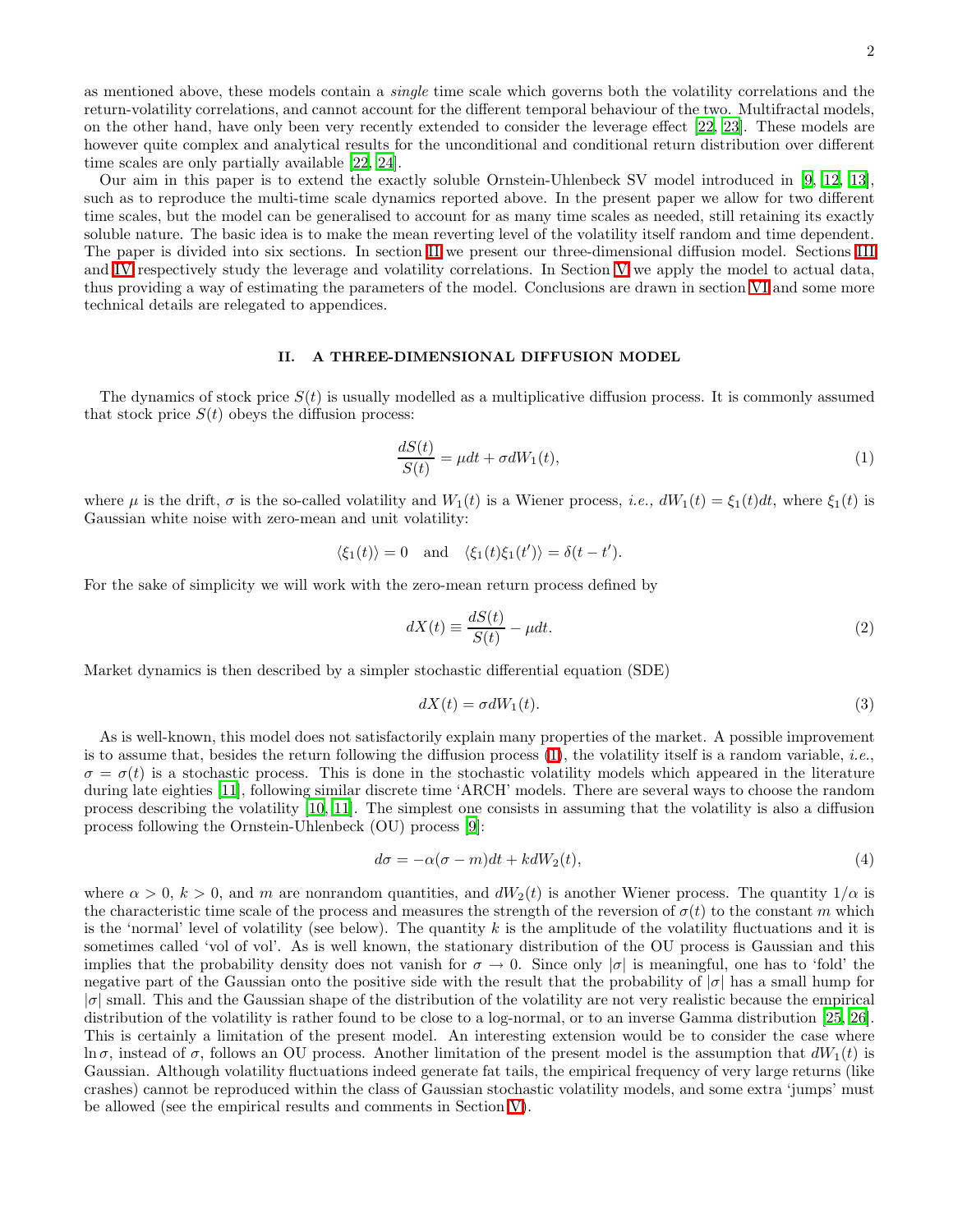3

Two of us have recently studied the model represented by Eqs.  $(1)-(4)$  $(1)-(4)$  $(1)-(4)$  and showed [\[13](#page-17-12)] that it reproduces the leverage correlation only when the variations of volatility are anticorrelated with the variations of return. In other words, when both Wiener processes  $W_1(t)$  and  $W_2(t)$  appearing in Eqs. [\(1\)](#page-1-1) and [\(4\)](#page-1-2) are anticorrelated:

<span id="page-2-0"></span>
$$
\langle \xi_1(t)\xi_2(t')\rangle = \rho \delta(t-t'),\tag{5}
$$

where  $\rho < 0$ . As mentioned above the model given by Eqs. [\(1\)](#page-1-1) and [\(4\)](#page-1-2) together with Eq. [\(5\)](#page-2-0) reproduces very well the observed leverage correlation but is unfortunately unable to reproduce simultaneously the long range volatility autocorrelation because leverage and volatility autocorrelation have both approximately the same characteristic time given by  $1/\alpha$ .

In the volatility process given by Eq.  $(4)$ , m is a nonrandom constant and indicates the level to which the average volatility eventually converges as time increases [\[27\]](#page-18-3). In order to visualize this, suppose that the process begun in the infinite past  $(t_0 \to -\infty)$  which implies that at time t the volatility has reached a stationary state, independent of initial conditions. In this situation one can easily see from the integration of Eq. [\(4\)](#page-1-2) that

<span id="page-2-4"></span>
$$
\sigma(t) = m + k \int_{-\infty}^{t} e^{-\alpha(t - t')} dW_2(t'). \tag{6}
$$

From this we clearly see why m can be called the normal level of volatility since (i) it is the stationary mean value of the volatility,  $\langle \sigma(t) \rangle = m$ , and (ii) m is the value to which  $\sigma(t)$  would return without any random innovation (k = 0).

However, there is no reason to believe that this 'normal' level of volatility is not itself slowly time evolving, with long periods where the average volatility is high (like stocks in the 30's), and other periods where it is smaller (like in the 60's). We will now relax this assumption and explore its consequences. We thus assume that  $m = m(t)$  is a random process also obeying an OU stochastic differential equation:

<span id="page-2-3"></span>
$$
dm = -\alpha_0 (m - m_0) dt + k_0 dW_3(t), \tag{7}
$$

where  $\alpha_0 > 0$  and  $k_0 > 0$ , and  $m_0$  is now the 'true' long time average of the volatilty (but see the discussion in the conclusion). We therefore propose that the process describing the whole market dynamics is the following three-dimensional random process:

<span id="page-2-1"></span>
$$
dX(t) = \sigma(t)dW_1(t),\tag{8}
$$

$$
d\sigma(t) = -\alpha[\sigma(t) - m(t)]dt + kdW_2(t),
$$
\n(9)

$$
dm(t) = -\alpha_0[m(t) - m_0]dt + k_0 dW_3(t),
$$
\n(10)

where  $dW_i(t) = \xi_i(t)dt$  (i = 1, 2, 3) are Wiener processes, i.e.,  $\xi_i(t)$  are zero-mean Gaussian white noises with crosscorrelation given by

$$
\langle \xi_i(t)\xi_j(t')\rangle = \rho_{ij}\delta(t-t'),\tag{11}
$$

where  $\rho_{ij} = \rho_{ji}$  and  $\rho_{ii} = 1$ . We also suppose that  $W_3(t)$  is independent of  $W_1(t)$  and  $W_2(t)$ . Hence, the correlation matrix is

<span id="page-2-2"></span>
$$
(\rho_{ij}) = \begin{pmatrix} 1 & \rho & 0 \\ \rho & 1 & 0 \\ 0 & 0 & 1 \end{pmatrix}
$$
 (12)

where  $-1 \leq \rho \leq 1$ . As is common in finance, Eqs. [\(8\)](#page-2-1)-[\(10\)](#page-2-1) are interpreted in the Itô sense and for the rest of the paper we will follow the Itô convention [\[28\]](#page-18-4). A key consequence of the Itô convention is that  $\sigma(t)$  and  $m(t)$  are independent of any of the same time driving noises  $dW_i(t)$   $(i = 1, 2, 3)$ .

Note that the choice of the correlation matrix given by Eq. [\(12\)](#page-2-2) assumes that the variations of return and instantaneous volatility are directly correlated while the variation of the volatility normal level is unaffected by recent price changes. Although reasonable from a financial point of view, there exists a different limit in which the normal level of volatility is directly correlated with the return. This case is treated in Appendix [C](#page-15-0) where we focus on an alternative correlation matrix for which  $\rho_{12} = 0$  and  $\rho_{13} = \rho$  instead of  $\rho_{12} = \rho$  and  $\rho_{13} = 0$ . We will see there that in this limit both the leverage and volatility correlations are governed, on long time scales, by the 'slow mode' of the model.

In what follows we will assume that at time t the entire process has reached the stationary state. From Eq.  $(7)$  we see that the expression for  $m(t)$  in the stationary state is

<span id="page-2-5"></span>
$$
m(t) = m_0 + k_0 \int_{-\infty}^{t} e^{-\alpha_0 (t - t')} dW_3(t').
$$
\n(13)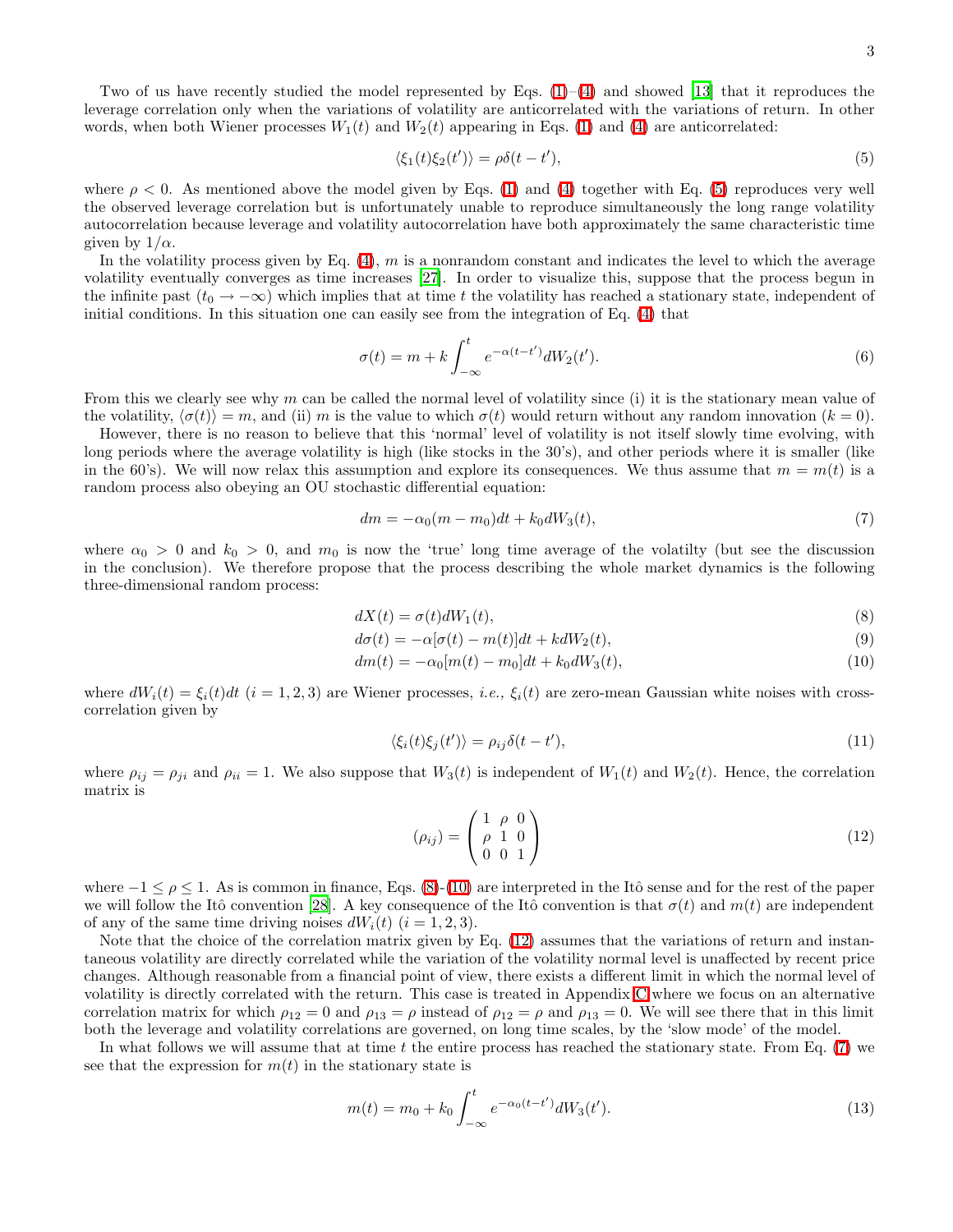Now the stationary expression for  $m(t)$  is given by the solution of Eq. [\(9\)](#page-2-1) rather than by Eq. [\(6\)](#page-2-4). We thus have

$$
\sigma(t) = \int_{-\infty}^{t} [k\xi_2(t') + \alpha m(t')] e^{-\alpha(t-t')} dt,
$$

<span id="page-3-8"></span>which, after using Eq. [\(13\)](#page-2-5), reads

$$
\sigma(t) = m_0 + k \int_{-\infty}^t e^{-\alpha(t-t')} dW_2(t') + \frac{k_0}{1-\lambda} \int_{-\infty}^t \left[ e^{-\alpha_0(t-t')} - e^{-\alpha(t-t')} \right] dW_3(t'), \tag{14}
$$

where

<span id="page-3-5"></span>
$$
\lambda = \frac{\alpha_0}{\alpha}.\tag{15}
$$

We will see later on that empirical evidence implies that  $0 \leq \lambda < 1$ , as suggested by the initial motivation of the model. One of the interest of this linear model is that one can also compute explicitely, using its Markovian nature the time evolution of the volatility conditioned to a given present value of the instantaneous volatility  $\sigma(t_0)$  and of the 'normal' level of the volatility  $m(t_0)$ . This in turn opens the way to obtain the conditional distribution of returns over an arbitrary horizon  $T$ , a quantity needed for pricing options (see [\[9,](#page-17-8) [12,](#page-17-11) [13](#page-17-12)]).

Observe that since  $m(t)$  is a Gaussian process its mean and variance read

$$
\langle m(t) \rangle = m_0, \qquad \text{Var}[m(t)] = m_0^2 \nu_0^2,\tag{16}
$$

and the autocorrelation is

<span id="page-3-6"></span>
$$
\langle m(t)m(t+\tau) \rangle = m_0^2 \left( 1 + \nu_0^2 e^{-\alpha_0 \tau} \right) \qquad (\tau \ge 0), \tag{17}
$$

where  $\tau \geq 0$  and  $\nu_0$  is defined by

$$
\nu_0^2 = \frac{k_0^2}{2m_0^2 \alpha_0}.\tag{18}
$$

Likewise  $\sigma(t)$  is also Gaussian and has the following averages

$$
\langle \sigma(t) \rangle = m_0, \qquad \text{Var}[\sigma(t)] = m_0^2 \left( \nu^2 + \nu_0^2 \frac{1}{1+\lambda} \right), \tag{19}
$$

<span id="page-3-1"></span>and autocorrelation

<span id="page-3-3"></span>
$$
\langle \sigma(t)\sigma(t+\tau) \rangle = m_0^2 \left[ 1 + \left( \nu^2 - \frac{\lambda \nu_0^2}{1 - \lambda^2} \right) e^{-\alpha \tau} + \frac{\nu_0^2}{1 - \lambda^2} e^{-\alpha \tau} \right]
$$
(20)

where  $\tau \geq 0$ , and

$$
\nu^2 = \frac{k^2}{2m_0^2 \alpha}.\tag{21}
$$

### <span id="page-3-7"></span><span id="page-3-0"></span>III. THE LEVERAGE EFFECT

As recalled in the introduction, it has been known for long that volatility and returns are negatively correlated [\[18\]](#page-17-17). This correlation has however not been studied from a quantitative manner until quite recently [\[20\]](#page-17-19), where the following 'leverage' correlation function was studied:

<span id="page-3-4"></span><span id="page-3-2"></span>
$$
\mathcal{L}(\tau) \equiv \frac{1}{Z} \langle dX(t+\tau)^2 dX(t) \rangle \tag{22}
$$

where  $dX(t)$  is the zero-mean return and

$$
Z = \langle dX(t)^2 \rangle^2 \tag{23}
$$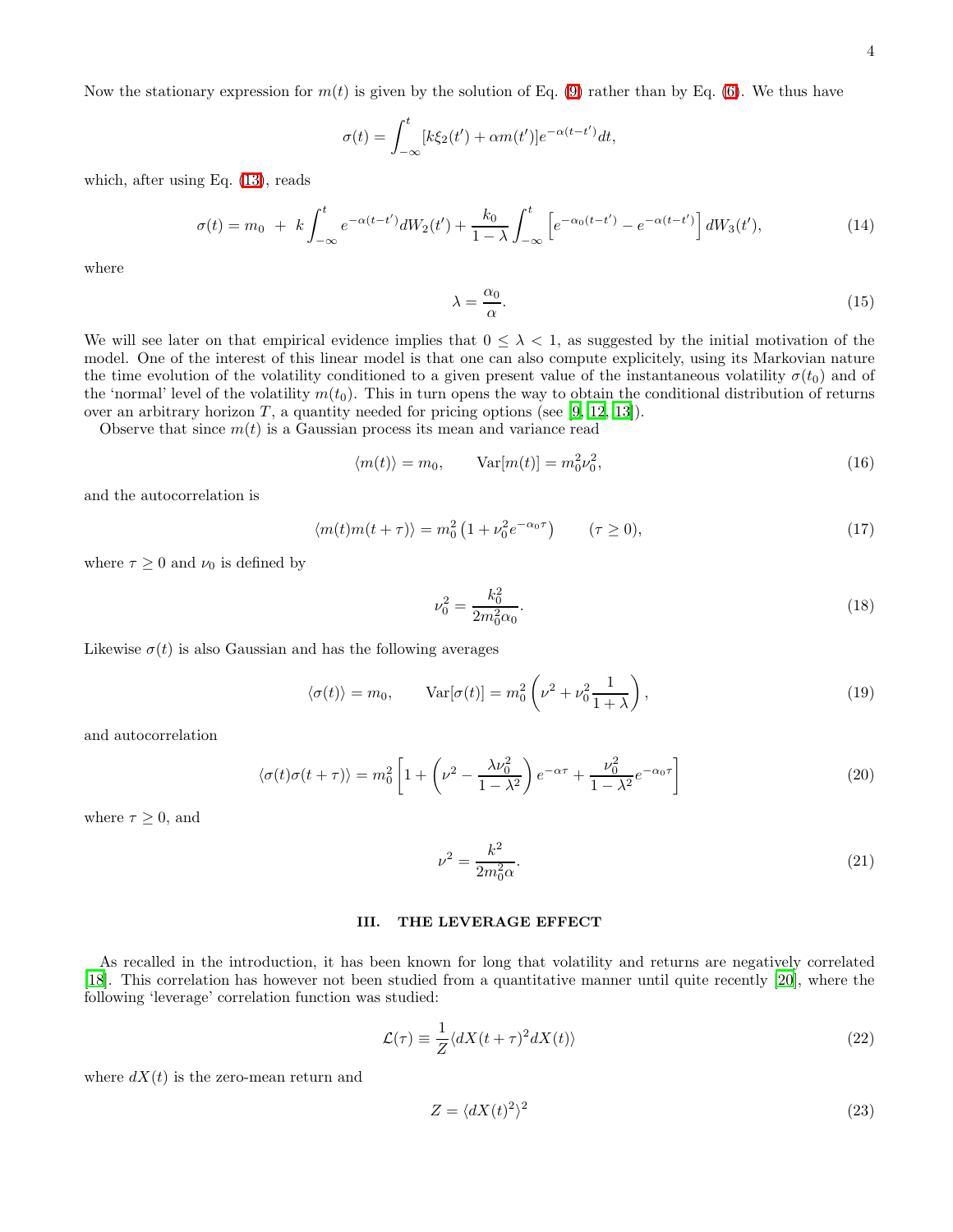is a convenient normalization coefficient. A large amount of daily returns for both market indices and share prices were studied in [\[20](#page-17-19)], with the finding that,

<span id="page-4-3"></span>
$$
\mathcal{L}(\tau) \approx \begin{cases}\n-Ae^{-\Gamma \tau}, & \text{if } \tau > 0; \\
0, & \text{if } \tau < 0;\n\end{cases}
$$
\n(24)

 $(A, \Gamma > 0)$ . Hence, there is an exponentially decaying negative correlation between future volatility and past returns changes. No correlation is found between past volatility and future price changes (except perhaps for very short time lags  $|\tau|$ ). In this way, a clear causality of the leverage effect is established, whereas there are conflicting claims on this issue in the literature  $[19]$ . For individual stocks, the coefficient A is found to be close to 2, a value expected on the basis of simple 'retarded' effect, where the price changes are locally additive, rather than multiplicative random variables [\[20\]](#page-17-19). For indices, however, A is much stronger  $(A \approx 20)$ , and the retarded interpretation fails. The coefficient Γ, on the other hand, defines the inverse relaxation time of the leverage correlation, and is found to be on the order of ten days for stock indices.

Let us study the leverage correlation within the framework of the three-dimensional diffusion model presented in Section [II.](#page-1-0) First, from Eq. [\(8\)](#page-2-1), we calculate the correlation

$$
\langle dX(t)dX(t+\tau)^2 \rangle = \langle \sigma(t)dW_1(t)\sigma(t+\tau)^2dW_1(t+\tau)^2 \rangle. \tag{25}
$$

Following the Itô convention, if  $\tau \geq 0$  then  $dW_1(t + \tau)$  is uncorrelated with the rest of stochastic variables. Thus, taking into account that

$$
\langle dW_1(t+\tau)^2 \rangle = dt,
$$

we have

$$
\langle dX(t)dX(t+\tau)^2 \rangle = \langle \sigma(t)dW_1(t)\sigma(t+\tau)^2 \rangle dt \qquad (\tau > 0).
$$

Otherwise, if  $\tau \leq 0$ , then  $dW_1(t)$  is uncorrelated with the remaining variables. Hence, taking into account that  $\langle dW_1(t)\rangle = 0$ , we get

$$
\langle dX(t)dX(t+\tau)^2 \rangle = 0 \qquad (\tau \le 0).
$$

Therefore,

<span id="page-4-4"></span>
$$
\langle dX(t)dX(t+\tau)^2 \rangle = \langle \sigma(t)\sigma(t+\tau)^2 dW_1(t) \rangle \mathcal{H}(\tau) dt, \tag{26}
$$

where

$$
H(\tau) = \begin{cases} 1, & \text{if } \tau > 0; \\ 0, & \text{if } \tau \le 0; \end{cases}
$$
 (27)

<span id="page-4-0"></span>is the Heaviside step function. Now the Novikov theorem allows us to write (see Appendix [A\)](#page-12-1)

$$
\langle dX(t)dX(t+\tau)^2 \rangle = 2\rho k e^{-\alpha \tau} H(\tau) \langle \sigma(t)\sigma(t+\tau) \rangle dt^2, \tag{28}
$$

where  $\langle \sigma(t) \sigma(t + \tau) \rangle$  is given by Eq. [\(20\)](#page-3-1).

On the other hand, as a consequence of the Itô convention, processes  $\sigma(t)$  and  $dW_1(t)$  are independent. Therefore from Eqs.  $(8)$  and  $(23)$  we see that

<span id="page-4-1"></span>
$$
Z = \langle dX(t)^2 \rangle^2 = \langle \sigma(t)^2 \rangle^2 \langle dW_1(t)^2 \rangle^2 = \langle \sigma(t)^2 \rangle^2 dt^2.
$$

Taking into account Eq. [\(19\)](#page-3-3), Z reads

$$
Z = m_0^4 \left( 1 + \nu^2 + \frac{\nu_0^2}{1 + \lambda} \right)^2 dt^2, \tag{29}
$$

Finally, the substitution of Eqs. [\(20\)](#page-3-1), [\(28\)](#page-4-0) and [\(29\)](#page-4-1) into Eq. [\(22\)](#page-3-4) yields

<span id="page-4-2"></span>
$$
\mathcal{L}(\tau) = -H(\tau)A(\tau)e^{-\alpha\tau},\tag{30}
$$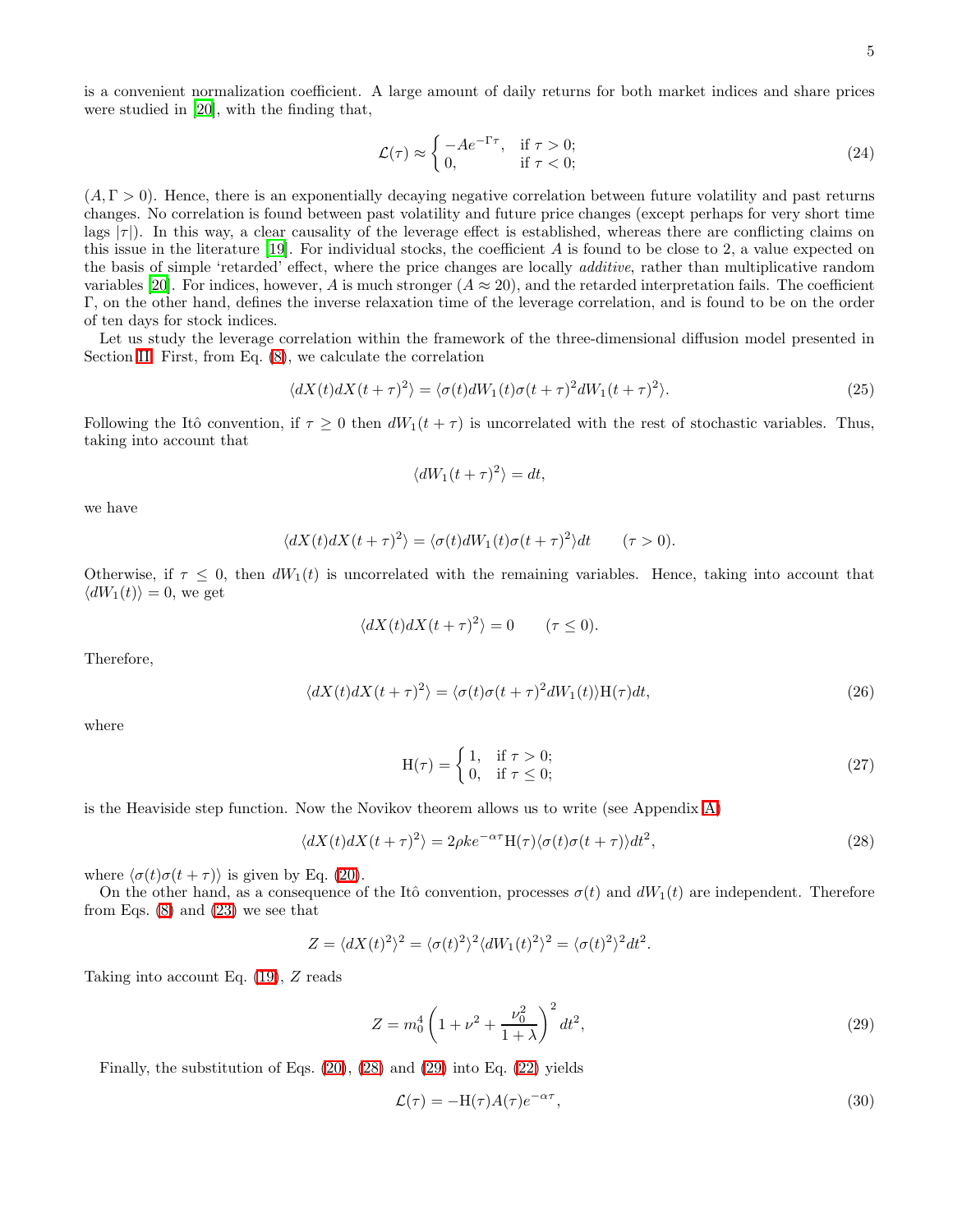where

<span id="page-5-6"></span><span id="page-5-5"></span>
$$
A(\tau) \equiv -\frac{2\rho\nu\sqrt{2\alpha}}{m_0\left(1+a+b\right)^2} \left[1+ae^{-\alpha\tau}+be^{-\alpha_0\tau}\right],\tag{31}
$$

with:

<span id="page-5-1"></span>
$$
a = \nu^2 - \frac{\lambda \hat{\nu}_0^2}{1 - \lambda}, \qquad b = \frac{\hat{\nu}_0^2}{1 - \lambda}, \tag{32}
$$

and

$$
\hat{\nu}_0^2 \equiv \frac{\nu_0^2}{1+\lambda}.\tag{33}
$$

Note that Eq. [\(30\)](#page-4-2) is not very different from Eq. [\(24\)](#page-4-3) above: the dominant time decay is fixed by the short time scale of the volatility process  $1/\alpha$ . As intuitively expected, the correlation coefficient  $\rho$  between  $dW_1$  (returns) and  $dW_2$ (volatility changes) needs to be negative if we want to describe the observed anticorrelation.

### <span id="page-5-0"></span>IV. VOLATILITY CORRELATION

The correlation for the volatility  $\sigma(t)$  has been already given by Eq. [\(20\)](#page-3-1). Nevertheless, in order to study the different time regimes appearing in the correlation, it is convenient to deal with a slightly different form of correlation. We will thus work with the function

$$
Corr\left[\sigma(t), \sigma(t+\tau)\right] = \frac{\langle\langle\sigma(t)\sigma(t+\tau)\rangle\rangle}{\sqrt{\text{Var}[\sigma(t)]}\sqrt{\text{Var}[\sigma(t+\tau)]}}
$$

where  $\langle\langle\sigma(t)\sigma(t + \tau)\rangle\rangle$  is the second cumulant of the volatility process defined by

<span id="page-5-2"></span>
$$
\langle\langle\sigma(t)\sigma(t+\tau)\rangle\rangle=\langle\sigma(t)\sigma(t+\tau)\rangle-\langle\sigma(t)\rangle\langle\sigma(t+\tau)\rangle.
$$

From Eqs [\(19\)](#page-3-3) and [\(20\)](#page-3-1) we have

$$
Corr [\sigma(t), \sigma(t+\tau)] = M[ae^{-\alpha\tau} + be^{-\alpha_0\tau}],
$$
\n(34)

where

$$
M = \frac{1}{\nu^2 + \hat{\nu}_0^2},\tag{35}
$$

and  $\hat{\nu}_0^2$  is given by Eq. [\(33\)](#page-5-1).

If we assume that  $\alpha_0 \ll \alpha$  the volatility correlation [\(34\)](#page-5-2) has two different regimes according to  $\tau$  being small or large.

• Suppose that  $\tau$  is small and such that the following two conditions meet simultaneously

 $\alpha_0 \tau \ll 1$  and  $\alpha \tau \sim 1$ .

<span id="page-5-3"></span>In this case, the characteristic time scale of volatility process given by  $1/\alpha$  (see Eq. [\(9\)](#page-2-1)) will dominate and the correlation reads

Corr
$$
[\sigma(t), \sigma(t+\tau)] \sim M(b + ae^{-\alpha\tau}),
$$
  $(\alpha_0 \tau \ll 1).$  (36)

• Suppose now that  $\tau$  is large and such that

$$
\alpha \tau \gg 1
$$
 and  $\alpha_0 \tau \sim 1$ .

In this case the characteristic time of the normal level of volatility  $m(t)$  (see Eq. [\(10\)](#page-2-1)) is the dominant one and we see from Eq. [\(34\)](#page-5-2) that

<span id="page-5-4"></span>
$$
Corr \left[ \sigma(t), \sigma(t+\tau) \right] \sim Mbe^{-\alpha_0 \tau}, \qquad (\alpha \tau \gg 1). \tag{37}
$$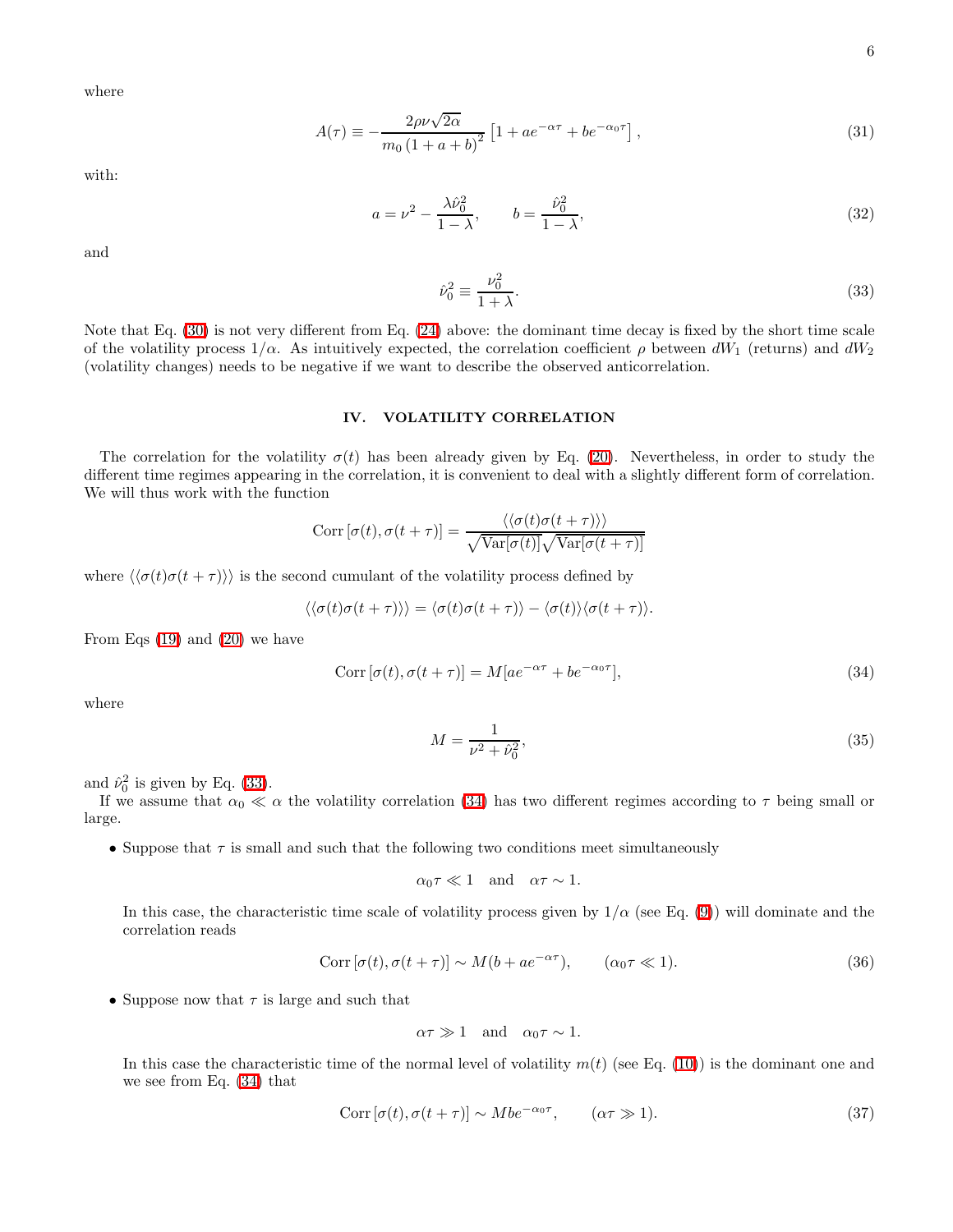Note that both approximations are consistent since we have assumed that  $\alpha_0 \ll \alpha$ . This implies that  $\lambda \ll 1$  (*cf.*) Eq [\(15\)](#page-3-5)) is very small which, in turn, simplifies the form of the parameters  $M$ ,  $a$ , and  $b$ . Indeed, now we can write

$$
M = (\nu^2 + \nu_0^2)^{-1} + O(\lambda),\tag{38}
$$

and

$$
a = \nu^2 + \mathcal{O}(\lambda), \qquad b = \nu_0^2 + \mathcal{O}(\lambda). \tag{39}
$$

Equations [\(36\)](#page-5-3) and [\(37\)](#page-5-4) show respectively the correlation behavior for small and large time  $\tau$ . The long range correlation for the volatility is governed by  $\alpha_0$ , that is, as expected, by the relaxation process of the volatility to its long time average  $m_0$ . This behavior is different from the leverage correlation which has a faster time decay  $\alpha^{-1}$  that sets the 'fast' reversion of the volatility. Notice that this is consistent with empirical observations [\[2,](#page-17-1) [15,](#page-17-14) [27\]](#page-18-3) (see also Fig. [1](#page-7-1) and discussion in the next section).

At this stage, we should remind that the actual evaluation of the volatility  $\sigma(t)$  is very difficult, since the volatility itself is not observed. In practice one can measure a *noisy* measure of the instantaneous volatility from:

$$
|\sigma(t)| \approx \sqrt{\left[X(t + \Delta t) - X(t)\right]^2 / \Delta t},\tag{40}
$$

where  $X(t)$  is the (undrifted) log-price defined above. Therefore, only  $|\sigma(t)|$  can be extracted from data, and this is in principle insufficient to estimate [\(34\)](#page-5-2). Another possible expression for the empirical autocorrelation of the volatility that is more directly observable is:

$$
Corr\left[dX(t)^{2}, dX(t+\tau)^{2}\right] = \frac{1}{Y}\langle\langle dX(t)^{2}dX(t+\tau)^{2}\rangle\rangle,
$$
\n(41)

where  $Y^2 = \text{Var}[dX(t)^2] \text{Var}[dX(t+\tau)^2]$  and

<span id="page-6-0"></span>
$$
\langle \langle dX(t)^2 dX(t+\tau)^2 \rangle \rangle = \langle dX(t)^2 dX(t+\tau)^2 \rangle - \langle dX(t)^2 \rangle \langle dX(t+\tau)^2 \rangle,
$$

is the second cumulant associated with  $dX(t)^2$ . This correlation function is particularly interesting because it is directly related to the kurtosis of the terminal distribution of price changes, a quantity which is in turn related to the curvature of volatility smiles [\[26](#page-18-2)].

In Appendix [B](#page-13-0) we show that within the present Gaussian model, the empirical correlation coefficient given by Eq. [\(41\)](#page-6-0) can be written in terms of the volatility autocorrelation as

$$
Corr\left[dX(t)^{2}, dX(t+\tau)^{2}\right] = \frac{\langle\sigma(t)\sigma(t+\tau)\rangle^{2} - \langle\sigma(t)\rangle^{4}}{4\langle\sigma(t)^{2}\rangle^{2} - 3\langle\sigma(t)\rangle^{4}},\tag{42}
$$

<span id="page-6-1"></span>and from Eqs. [\(19\)](#page-3-3) and [\(20\)](#page-3-1) we explicitly write

<span id="page-6-4"></span>
$$
\text{Corr}\left[dX(t)^2, dX(t+\tau)^2\right] = N\left[a\left(2 + ae^{-\alpha\tau}\right)e^{-\alpha\tau} + b\left(2 + be^{-\alpha_0\tau}\right)e^{-\alpha_0\tau} + 2abe^{-(\alpha+\alpha_0)\tau}\right] \tag{43}
$$

where  $a$  and  $b$  are given by Eq. [\(32\)](#page-5-5) and

$$
N = \left[1 + 8(\nu^2 + \hat{\nu}_0^2) + 4(\nu^2 + \hat{\nu}_0^2)^2\right]^{-1}.
$$
\n(44)

Observe that correlation [\(43\)](#page-6-1) consists of a linear combination of decaying exponentials with arguments  $\alpha_0 \tau$ ,  $\alpha \tau$ ,  $2\alpha_0 \tau$ .  $2\alpha\tau$ , and  $(\alpha_0 + \alpha)\tau$ . We study some asymptotic limits for the correlation [\(43\)](#page-6-1) as done above with  $\sigma(t)$ . We again consider the case when  $\alpha_0 \ll \alpha$  (i.e.,  $\lambda \ll 1$ ) and study the short and long  $\tau$  behavior. For small  $\tau$ , when  $\alpha_0 \tau$  is small but  $\alpha\tau$  is finite and not too small, we have

$$
Corr [dX(t)^{2}, dX(t+\tau)^{2}] \approx N [(2+b)b + a (2+2b + ae^{-\alpha\tau}) e^{-\alpha\tau}], \quad (\alpha_{0}\tau \ll 1).
$$
 (45)

<span id="page-6-3"></span><span id="page-6-2"></span>In this regime, we only have exponentials with  $\alpha$  as it happened with the sigma autocorrelation (c.f. Eq. [\(36\)](#page-5-3)). For large  $\tau$ , the correlation is again dominated by the exponential with characteristic time scale  $\alpha_0$  and reads

$$
Corr [dX(t)^{2}, dX(t+\tau)^{2}] \approx Nb \left(2 + be^{-\alpha_{0}\tau}\right) e^{-\alpha_{0}\tau} \qquad (\alpha \tau \gg 1).
$$
\n(46)

Observe that pairs of Eqs.  $(36)$ – $(37)$  and Eqs.  $(45)$ – $(46)$  contain the behavior that is empirically observed in financial markets. Although Eq. [\(43\)](#page-6-1) has a much more complicated form, it still contains the two desired regimes for large and small  $\tau$  as we have discussed above.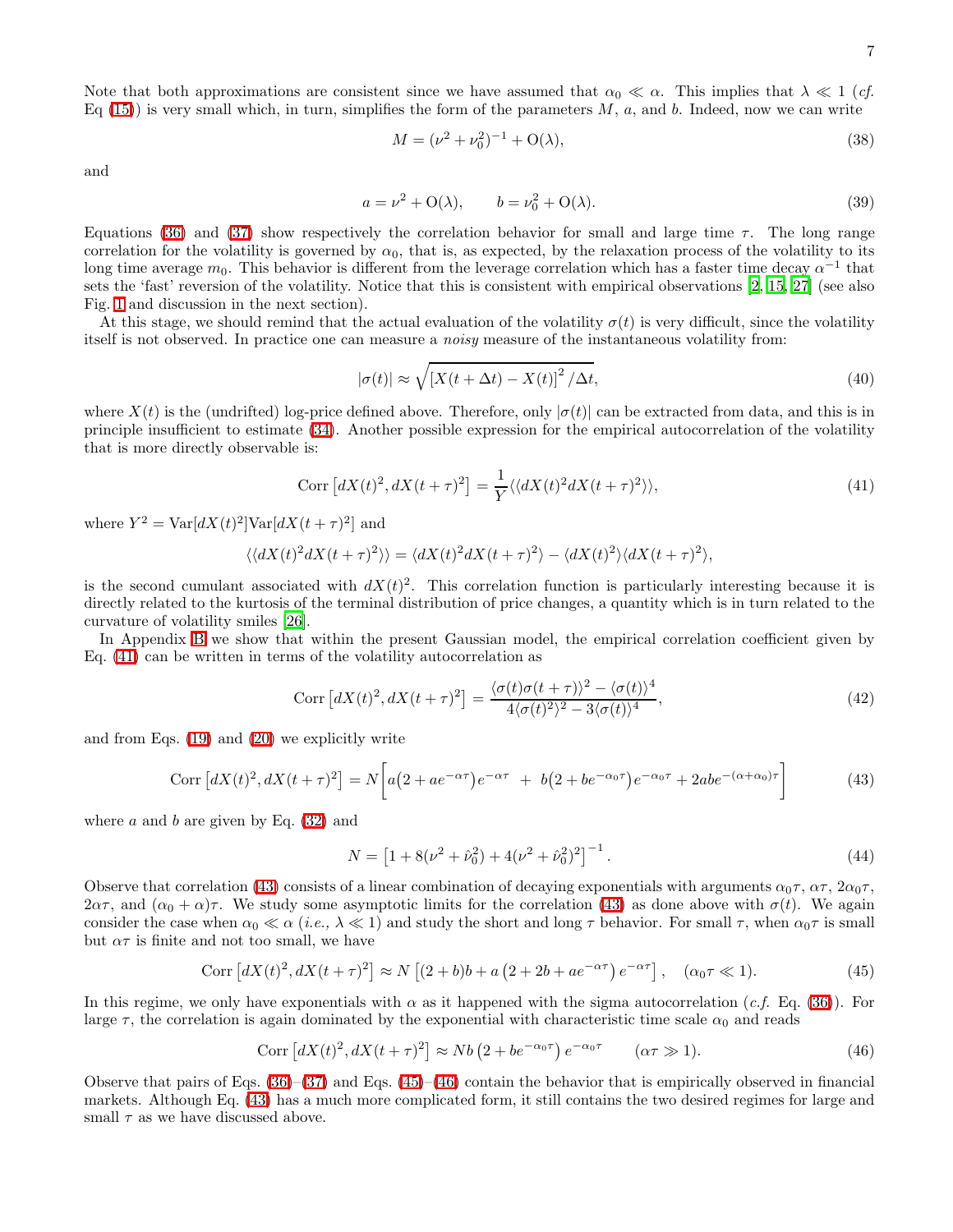

<span id="page-7-1"></span>FIG. 1: The autocorrelation of  $\Delta X(t)^2$  for the Dow-Jones daily index. We also plot their theoretical correlations given by Eq. [\(43\)](#page-6-1) with the parameters estimated from the fit with  $\alpha = 0.1 \text{ days}^{-1}$ ,  $\alpha_0 = 1.3 \times 10^{-3} \text{ days}^{-1}$ ,  $a = 0.14$  and  $b = 0.04$ . The inset is a zoom of the correlation focussing on the range from 1 to 80 days.

#### <span id="page-7-0"></span>V. ESTIMATION OF PARAMETERS

Any acceptable market model must be easily calibrated to reproduce the dynamics of the market. In other words, the model should be supplemented by a systematic methodology for estimating its parameters. In our model we have six parameters to estimate. These parameters are  $\rho$ , k and  $k_0$  (or  $\nu^2$  and  $\nu_0^2$ ),  $\alpha$  and  $\alpha_0$ , and  $m_0$  (see Eqs. [\(8\)](#page-2-1)–[\(10\)](#page-2-1)).

Let us discuss the way to estimate these parameters. We will proceed in a very similar way to the case given in Ref. [\[13](#page-17-12)] and perform the empirical estimation of the Dow-Jones index daily returns by approximating  $dX$  by  $\Delta X \equiv X(t + \Delta t) - X(t), \, i.e.,$ 

$$
dX(t) \approx X(t + \Delta t) - X(t),
$$

<span id="page-7-3"></span>where  $\Delta t = 1$  day. From Eqs. [\(19\)](#page-3-3) and [\(B9\)](#page-15-1) and taking into account that  $\sigma(t)$  is independent of  $dW_1(t)$ , and that  $dW_1(t)$  is Gaussian, we have

<span id="page-7-2"></span>
$$
\begin{aligned} \text{Var}[\Delta X] &= \langle \sigma(t)^2 \rangle \Delta t = m_0^2 (1 + \nu^2 + \hat{\nu}_0^2) \Delta t, \\ \text{Var}[\Delta X^2] &= \left[ 3 \langle \sigma(t)^4 \rangle - \langle \sigma(t)^2 \rangle \right] \Delta t^2 = 2m_0^4 \left[ 4(1 + \nu^2 + \hat{\nu}_0^2)^2 - 3 \right] \Delta t^2, \end{aligned} \tag{47}
$$

where  $\nu^2 = k^2/(2\alpha m_0^2)$  and  $\hat{\nu}_0^2 = k_0^2/(2\alpha_0 m_0^2(1+\lambda))$ . From these equations we get

$$
\frac{1}{(1+\nu^2+\hat{\nu}_0^2)^2} = \frac{4}{3} - \frac{1}{6} \frac{\text{Var}[\Delta X^2]}{\text{Var}[\Delta X]^2}.
$$
\n(48)

Hence, we can estimate the values of  $(\nu^2 + \hat{\nu}_0^2)$  once we know the empirical values of the daily variances of  $\Delta X$ and  $\Delta X^2$ . In a second step,  $m_0$  is estimated from the knowledge of  $(\nu^2 + \hat{\nu}_0^2)$  and the empirical value of Var[ $\Delta X$ ]. In Table [I,](#page-8-0) we briefly report these operations and give the corresponding estimation of  $(\nu^2 + \hat{\nu}_0^2)$  and  $m_0$  for the Dow-Jones index time-series from 1900 until 2000.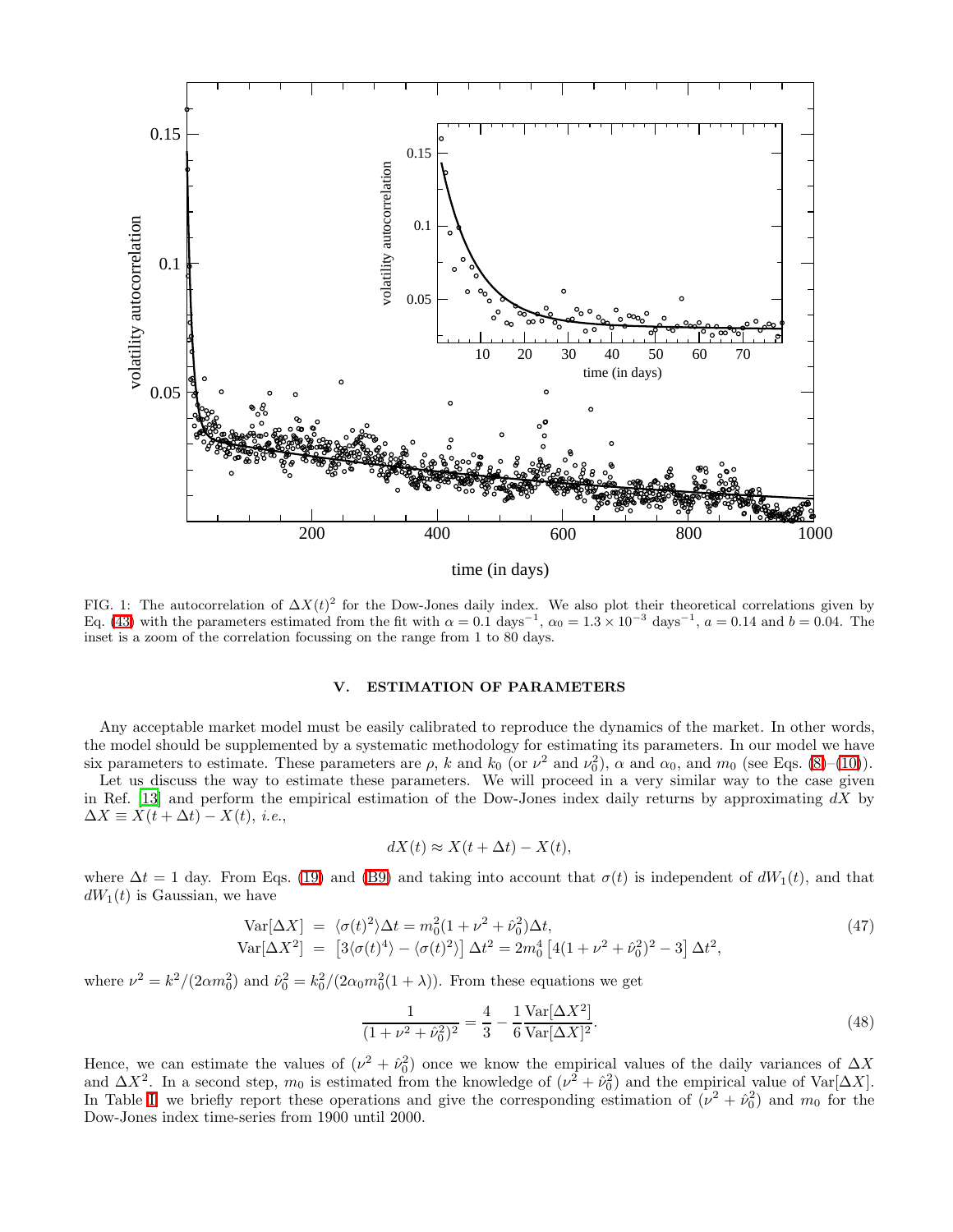

<span id="page-8-1"></span>FIG. 2: The leverage effect in the Dow-Jones daily index. We plot the leverage function  $\mathcal{L}(\tau)$  for the Dow-Jones index<br>from 1900 until 2000. We also plot a fit with the leverage function [\(30\)](#page-4-2) with  $\alpha = 0.1 \text{ days}^{-1}$ ,  $m = 1.19 \times 10^{-2}$  days<sup>-1/2</sup> finding that  $\rho = -0.48$  (see Table [II\)](#page-9-0).

<span id="page-8-0"></span>TABLE I: Estimate from return variances. We estimate parameters of the model from Dow-Jones historical daily returns from 1900 to 2000. We use the identity [\(48\)](#page-7-2) and take the variance [\(47\)](#page-7-3) to derive the estimated quantities  $(\nu^2 + \hat{\nu}_0^2)$  and  $m_0$ .

| Estimators                       | Dow-Jones daily return        | Theoretical values                                        |
|----------------------------------|-------------------------------|-----------------------------------------------------------|
|                                  | $1.68 \times 10^{-4}$         |                                                           |
| $Var[\Delta X(t)]$               |                               | $m_0^2(1+\nu^2+\hat{\nu}_0^2)\Delta t$                    |
| Var $\left[\Delta X(t)^2\right]$ | $10.5 \times 10^{-8}$         | $2m_0^4\left[4(\nu^2+\hat{\nu}_0^2)^2-3\right]\Delta t^2$ |
|                                  |                               |                                                           |
| Parameter estimates              |                               |                                                           |
| $(\nu^2 + \hat{\nu}_0^2)$        | 0.18                          |                                                           |
| m <sub>0</sub>                   | $18.9\%$ year <sup>-1/2</sup> |                                                           |
|                                  |                               |                                                           |

Since  $(\nu^2 + \hat{\nu}_0^2)$  is always positive and  $(1 + \nu^2 + \hat{\nu}_0^2)^2 \ge 1$ , we see from Eq. [\(48\)](#page-7-2) that

$$
2 \le \frac{\text{Var}[\Delta X^2]}{\text{Var}[\Delta X]^2} < 8,
$$

and the kurtosis defined by

$$
\kappa = \frac{\text{Var}[\Delta X^2]}{\text{Var}[\Delta X]^2} - 2
$$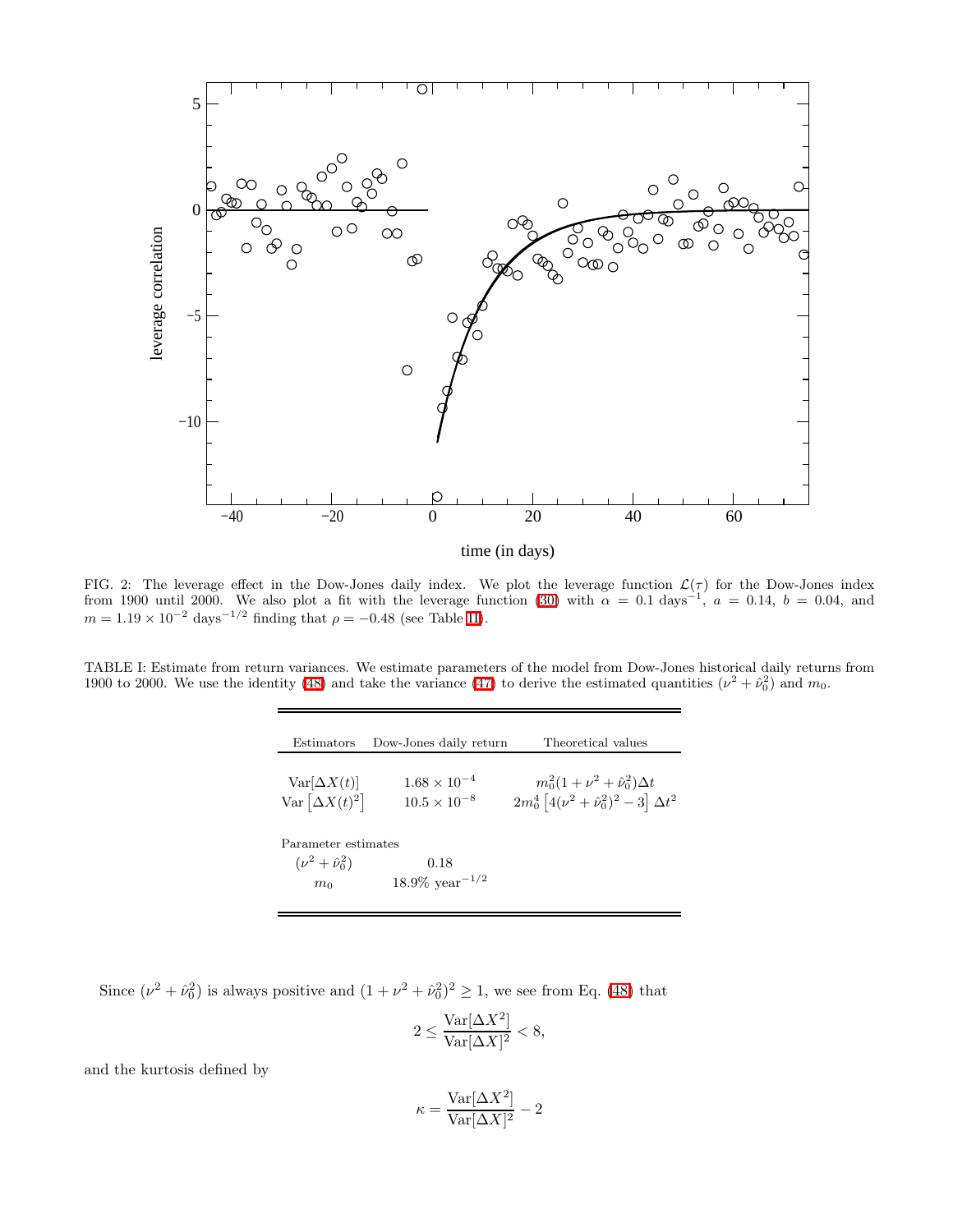<span id="page-9-0"></span>TABLE II: Parameter estimation calculated from the volatility autocorrelation [\(43\)](#page-6-1) and the leverage correlation [\(30\)](#page-4-2). We estimate  $\alpha$ ,  $\hat{\nu}_0^2$ , and  $\nu^2$  from the empirical volatility autocorrelation of Dow-Jones stock index plotted in Fig. [1.](#page-7-1) We estimate the parameters  $\rho$  and check  $\alpha$  from the fit of the Dow-Jones stock index data leverage plotted in Fig. [2.](#page-8-1)

| Estimators                            | Dow-Jones data estimation               |  |
|---------------------------------------|-----------------------------------------|--|
| Volatility autocorrelation            |                                         |  |
| $\alpha$                              | $0.1~{\rm days}^{-1}$                   |  |
| $\alpha_0$                            | $1.3 \times 10^{-3} \text{ days}^{-1}$  |  |
| $a \simeq \nu^2$                      | 0.14                                    |  |
| $b \simeq \nu_0^2$                    | 0.04                                    |  |
| $\lambda = \alpha_0/\alpha$           | $1.3 \times 10^{-2}$                    |  |
| $k = m_0 \sqrt{2 \alpha \nu^2}$       | $2.0 \times 10^{-3}$ days <sup>-1</sup> |  |
| $k_0 = m_0 \sqrt{2 \alpha_0 \nu_0^2}$ | $1.2 \times 10^{-4}$ days <sup>-1</sup> |  |
| Leverage                              |                                         |  |
| $\mathcal{L}(0^+)$                    | $-11.9$                                 |  |
| $\rho$                                | -0.48                                   |  |
|                                       |                                         |  |

has the bounds

<span id="page-9-1"></span>
$$
0 \le \kappa < 6. \tag{49}
$$

As expected, volatility fluctuations induce some excess kurtosis, but this excess kurtosis cannot take arbitrarily high values. For the Dow-Jones index data and after taking away 'crash days' of amplitude greater than 12%, we get a kurtosis of  $\kappa \approx 1.7$  which is consistent with the requirement [\(49\)](#page-9-1). The removal of these outliers only represents 11 data points, a very small fraction of the total amount (more than 27000 sample data points). However, as many authors have reported [\[29](#page-18-5), [30](#page-18-6), [31](#page-18-7)], the total kurtosis is found to be larger, perhaps even infinite (in particular for higher – intraday – frequencies). This is a limitation of the present model for describing higher frequency movements where one should eventually take into account a non Gaussian character for  $dW_1$  (see the discussion in [\[26](#page-18-2)] and Refs. [\[32,](#page-18-8) [33\]](#page-18-9))

We have four more parameters to estimate,  $\alpha$ ,  $\alpha_0$ ,  $\nu^2$  and  $\rho$ , and we will use both the leverage and the volatility correlations to obtain them. As we see in Figs. [1](#page-7-1) and [2,](#page-8-1) the leverage correlation appears to be much more noisy than the volatility autocorrelation. For this reason we start with volatility autocorrelation for quantifying  $\alpha$ ,  $\alpha_0$ ,  $\nu^2$ . We subsequently analyze the leverage correlation for testing the estimated  $\alpha$  and for finally obtaining the parameter  $\rho$ .

As we have shown in the Section [IV](#page-5-0) there are different ways to interpret the volatility correlation from empirical data. In the previous Section our choice was to take  $\Delta X(t)^2$  as the square of the daily volatility. We have computed the empirical volatility correlation and plotted it in Fig. [1](#page-7-1) with the corresponding fit with our theoretical correlation in Eq. [\(43\)](#page-6-1):

$$
\operatorname{Corr}\left[dX(t)^2,dX(t+\tau)^2\right] = N\bigg[a\big(2+ae^{-\alpha\tau}\big)e^{-\alpha\tau} + b\big(2\ +\ be^{-\alpha_0\tau}\big)e^{-\alpha_0\tau} + 2abe^{-(\alpha+\alpha_0)\tau}\bigg],
$$

where  $a = \nu^2 - \frac{\lambda \hat{\nu}_0^2}{1 - \lambda}$ ,  $b = \frac{\hat{\nu}_0^2}{1 - \lambda}$ ,  $N = \left[1 + 8(\nu^2 + \hat{\nu}_0^2) + 4(\nu^2 + \hat{\nu}_0^2)^2\right]^{-1}$ . The fit plotted in Fig. [1](#page-7-1) is done with the constraint that  $a + b = (\nu^2 + \hat{\nu}_0^2) = 0.18$ .

The proposed fit is obtained by taking  $1/\alpha_0 \simeq 3$  years and  $1/\alpha \simeq 10$  days. Recall that  $\lambda = \alpha_0/\alpha$  is been assumed in previous Sections to be very small and this is now confirmed by empirical observations since  $\lambda = 1.3 \times 10^{-2}$ . In such a case, we can consider that  $a \simeq \nu^2$  and  $b \simeq \nu_0^2$ . The results obtained are given in Table [II](#page-9-0) jointly with k and  $k_0$ that are given by Eqs.  $(18)$  and  $(21)$ .

The leverage effect provides a way to estimate the correlation coefficient  $\rho$ . It also serves us as a test of consistency in the estimation of the characteristic time  $1/\alpha$ . In a previous work [\[13\]](#page-17-12), it is been suggested that  $1/\alpha \simeq 20$  days.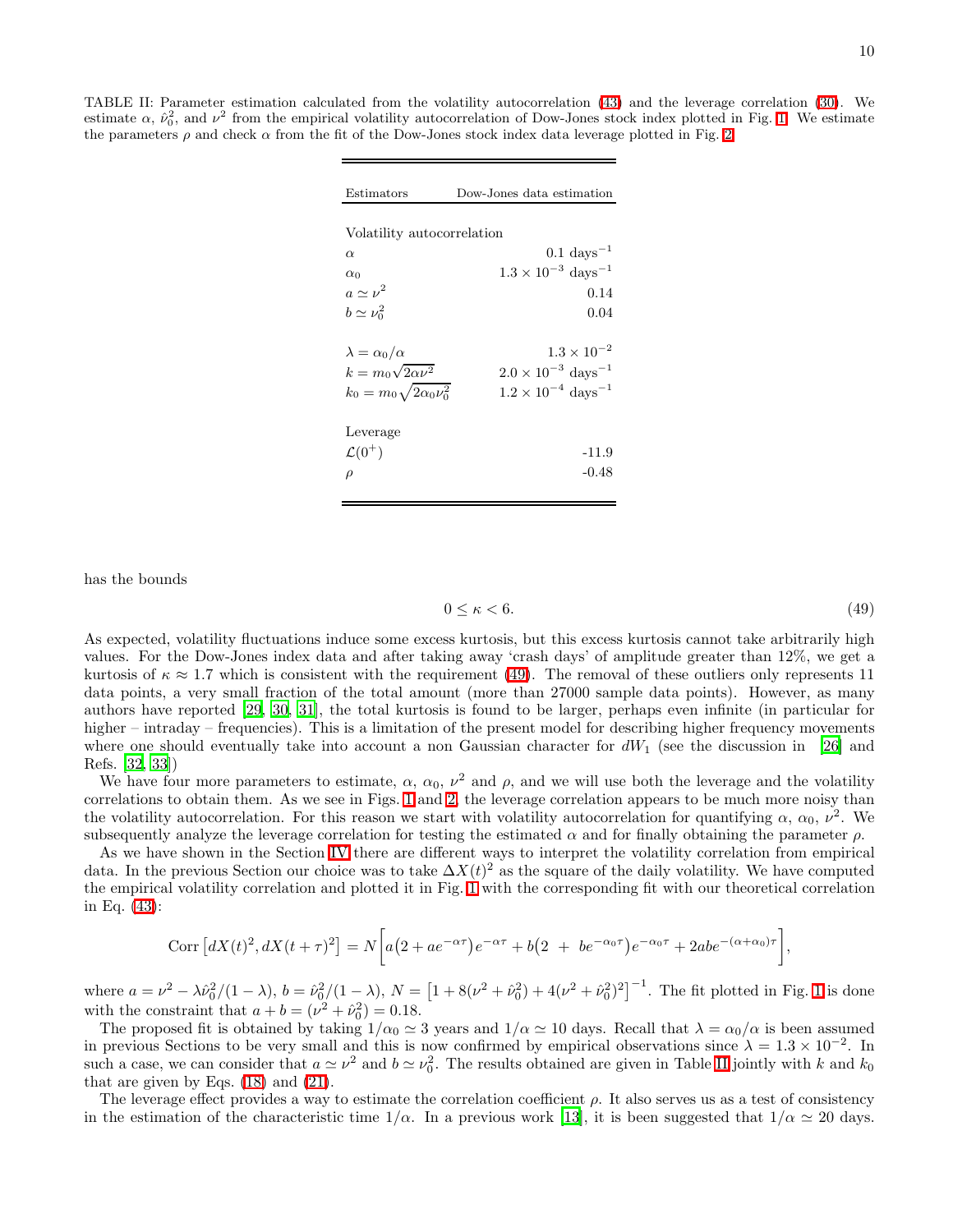

<span id="page-10-0"></span>FIG. 3: Dow-Jones index and simulation paths over 10000 days which corresponds to approximately 40 years. Top figure shows the Dow-Jones index daily return changes over 10000 trading days and compare it with several simulations. From top to bottom we show random path of our three-dimensional stochstic volatility model [\(8\)](#page-2-1)-[\(10\)](#page-2-1), the path of the two-dimensional approach [\(3\)](#page-1-3)-[\(4\)](#page-1-2) and the Wiener process (3) assuming constant  $\sigma$ . Parameters are given in Tables [I](#page-8-0) and [II.](#page-9-0)

However, the fit of the leverage function [\(30\)](#page-4-2)–[\(31\)](#page-5-6) to the Dow-Jones daily data (Fig. [2\)](#page-8-1) is not very binding. The quality of this non linear fit remains basically unchanged for modifications in  $1/\alpha$  inside the range 7 − 20 days. For this reason we will keep our estimated  $\alpha$  from volatility autocorrelation and accept that the results from the leverage correlation are consistent with the ones derived from the volatility correlation.

Let us now focus on the estimation of  $\rho$ . Recall that our theoretical leverage is given by Eqs. [\(30\)](#page-4-2)-[\(31\)](#page-5-6) with a and b given by Eq. [\(32\)](#page-5-5). When  $\tau \to 0^+$ , we have

$$
\mathcal{L}(0^+) = \frac{2\rho\nu\sqrt{2\alpha}}{(1+\nu^2+\hat{\nu}_0^2)m},
$$
\n(50)

which allows us to estimate  $\rho$  once we know  $\alpha = 0.1 \text{ days}^{-1}$  and  $(\nu^2 + \hat{\nu}_0^2) = 0.18$ . All these operations are summarized in Table [II.](#page-9-0) The estimated magnitudes  $\mathcal{L}(0^+)$  and  $\alpha$  obtained from the Dow-Jones index are of the same order as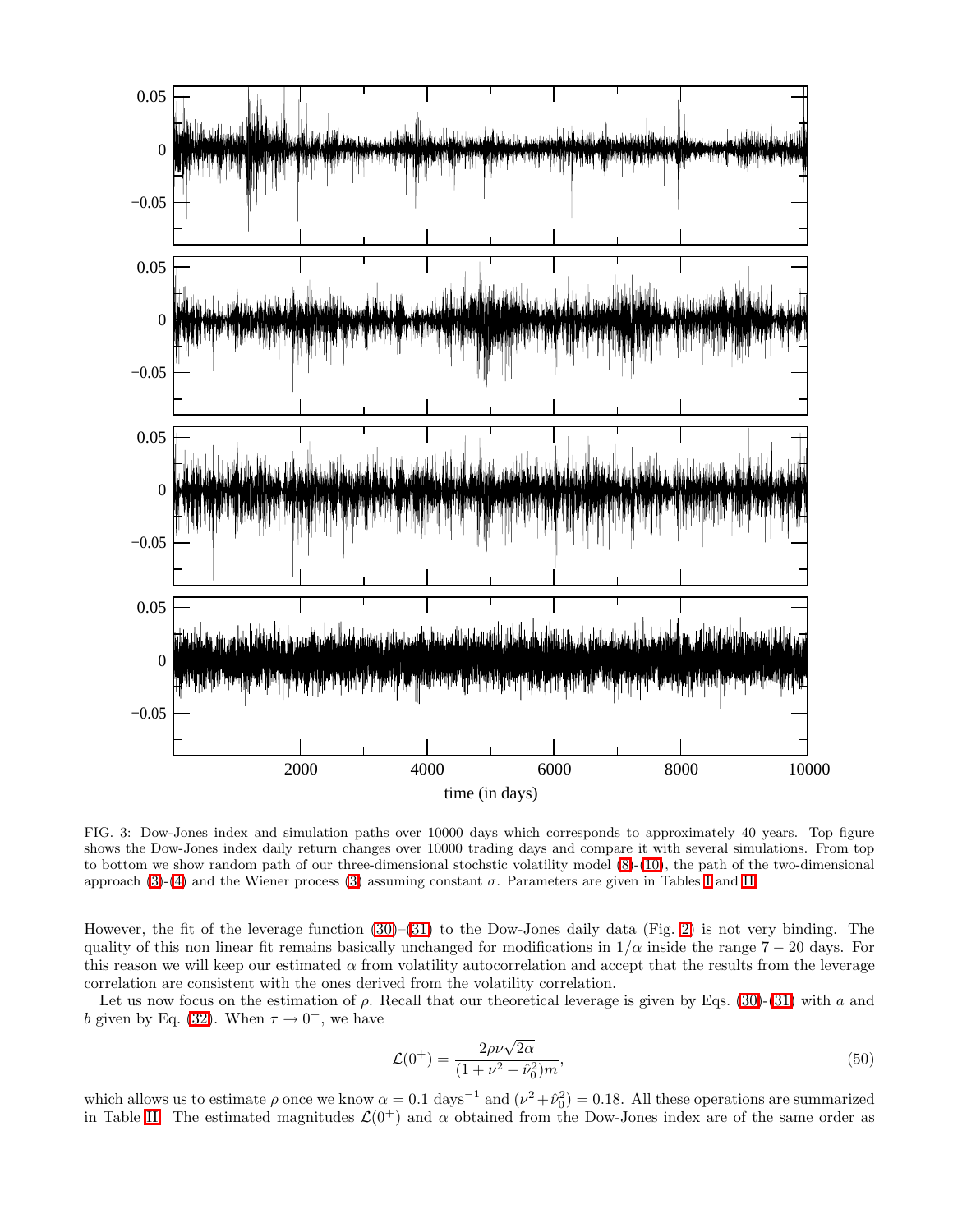

<span id="page-11-0"></span>FIG. 4: Dow-Jones index and simulation paths over 1000 days (approximately 4 years). Top figure shows the Dow-Jones index daily return changes over 1000 trading days and compare it with several simulations. From top to bottom we show random path of our three-dimensional stochstic volatility model [\(8\)](#page-2-1)-[\(10\)](#page-2-1), the path of the two-dimensional approach [\(3\)](#page-1-3)-[\(4\)](#page-1-2) and the Wiener process [\(3\)](#page-1-3) assuming constant  $\sigma$ . Parameters are given in Tables [I](#page-8-0) and [II.](#page-9-0)

those given in [\[20\]](#page-17-19) from an average over several stock indices. The value of  $\alpha$  is also consistent with that found by Dragulescu and Yakovenko within the Heston model [\[14\]](#page-17-13) (for which the volatility correlation function is a single exponential).

Finally, in Figs. [3](#page-10-0) and [4](#page-11-0) we simulate the resulting process with the parameters estimated above. Once we know the six estimated parameters, we can simulate the random dynamics for  $\Delta X(t)$  and compare it with the empirical Dow-Jones time series. We also simulate the ordinary geometric Brownian motion where the volatility is constant together with the two-dimensional SV model studied in [\[13](#page-17-12)] in which the normal level of volatility is constant. In Figs. [3](#page-10-0) and [4](#page-11-0) we see that the ordinary geometric Brownian model cannot describe both the largest and the smallest fluctuations of daily returns. Furthermore, the two-dimensional SV model is not able to describe the clustering that appears when we take a longer number of days (see Fig. [3\)](#page-10-0). Hence, we can conclude that SV models generate trajectories similar to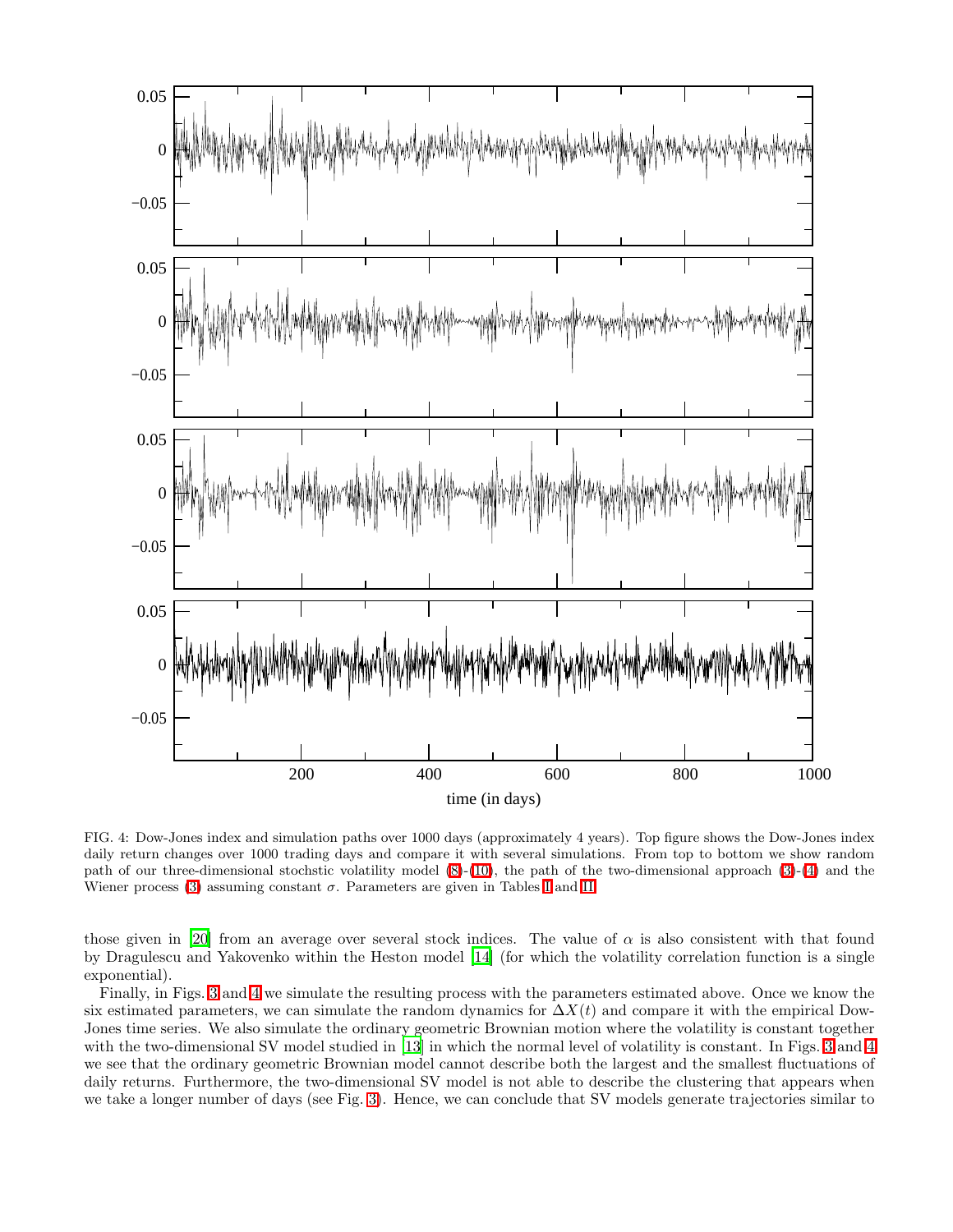that of the Dow-Jones but the three-dimensional model presented herein improves this description when we observe a wider time window. On the other hand, one should keep in mind that some aspects of the empirical data, such as the nearly log-normal distribution of volatility, or the extreme tails of the distribution of returns, are not reproduced by the present version of the model.

#### <span id="page-12-0"></span>VI. CONCLUSIONS

In this paper, we have suggested a simple way to build a stochastic volatility model that accounts for the presence of multiple time scales in financial markets. The volatility correlation function contains at least a 'short' time scale (tens of days) and a very long time scale that does not seem to be present in the asymmetric return-volatility, which only exhibits the 'short' time scale. The idea is to let the 'normal' level of volatility be itself time dependent and evolve over long time scales. The simplest setting is that of the linear Ornstein-Uhlenbeck model, where the calculations are simple [\[9,](#page-17-8) [12](#page-17-11), [13](#page-17-12)], and which can easily be calibrated to market data. The overall description of the volatility and the leverage correlation using this three dimensional model is quite satisfactory, although several deficiencies remain: (a) the volatility process appears to need at least a third, very short time scale (on the order of a day), to be satisfactorily accounted for, (b) the empirical distribution of volatility is poorly reproduced by the present Gaussian model, and (c) the assumption that  $dW_1$  is Gaussian does not allow one to account for extreme events. There are several natural extensions of the present model that could deal with these discrepancies: (i) one could generalize the Heston model as is done here, such as to avoid the unrealistic 'hump' of the volatility distribution close to zero; (ii) one could consider a model where the log-volatility, rather than the volatility, obeys an Ornstein-Uhlenbeck process, and (iii) one could build a 'Matrioshka doll' Ornstein-Uhlenbeck process where the construction given here is iterated as many times as needed to reproduce all the empirical time scales. In the limit of an infinite number of time scales, it might be possible to construct in an alternative way the multifractal random walk of Bacry, Muzy and Delour. Finally, it would be useful to extend the computation of the present paper to compute the conditional distribution of price changes over different time scales, such as to obtain option prices. We hope to report the results of this computation in the near future.

#### Acknowledgments

This work has been supported in part by Dirección General de Investigación under contract No. BFM2000-0795 and by Generalitat de Catalunya under contract No. 2000 SGR-00023. J-P B wants to thank M. Potters, A. Matacz, F. Selmi and V. Yakovenko for several useful discussions.

# <span id="page-12-1"></span>APPENDIX A: THE NOVIKOV THEOREM

The Novikov theorem provides a way of evaluating averages involving the Wiener process and functionals of it. Suppose we have a well-behaved function of time  $f(t; \mathbf{[}\xi\mathbf{[})\mathbf{]}$  also depending functionally on an *n*-dimensional Gaussian white noise  $\xi(t) = (\xi_1(t), \dots, \xi_n(t))$ . The Novikov theorem (see Ref. [\[34](#page-18-10)] for further details) states that the nonlinear average  $\langle f(t; [\xi]) \xi_j(t') \rangle$  can be written as

<span id="page-12-3"></span>
$$
\langle f(t;[\xi])\xi_j(t')\rangle = \left\langle \frac{\delta f(t;[\xi])}{\delta \xi_j(t')} \right\rangle, \qquad (j=1,2,3,\cdots),\tag{A1}
$$

where  $\delta f(t;[\xi])/\delta \xi_j(t')$  stands for the functional derivative of f with respect to  $\xi$  [\[35](#page-18-11)]. We can write an alternative, and sometimes more convenient form of the theorem if we specify the correlation between the n components of  $\xi(t)$ :

$$
\langle \xi_i(t_1)\xi_j(t_2)\rangle = \rho_{ij}\delta(t_1-t_2).
$$

One can easily see that in this case we can write

<span id="page-12-2"></span>
$$
\xi_i(t) = \xi(t) + \sum_{j \neq i} \rho_{ij} \xi_j(t),\tag{A2}
$$

where  $\xi(t)$  is a Gaussian white noise independent of any other component of  $\xi(t)$ , *i.e.*,  $\langle \xi(t)\xi_j(t') \rangle = 0$  for any  $j \neq i$ and  $t'$ . On the other hand the chain rule applied to the functional derivative allows us to write [\[35\]](#page-18-11)

$$
\left\langle \frac{\delta f(t;[\boldsymbol{\xi}])}{\delta \xi_j(t')} \right\rangle = \int dt'' \sum_{i=1}^n \left\langle \frac{\delta f(t;[\boldsymbol{\xi}])}{\delta \xi_i(t'')} \frac{\partial \xi_i(t'')}{\partial \xi_j(t')} \right\rangle.
$$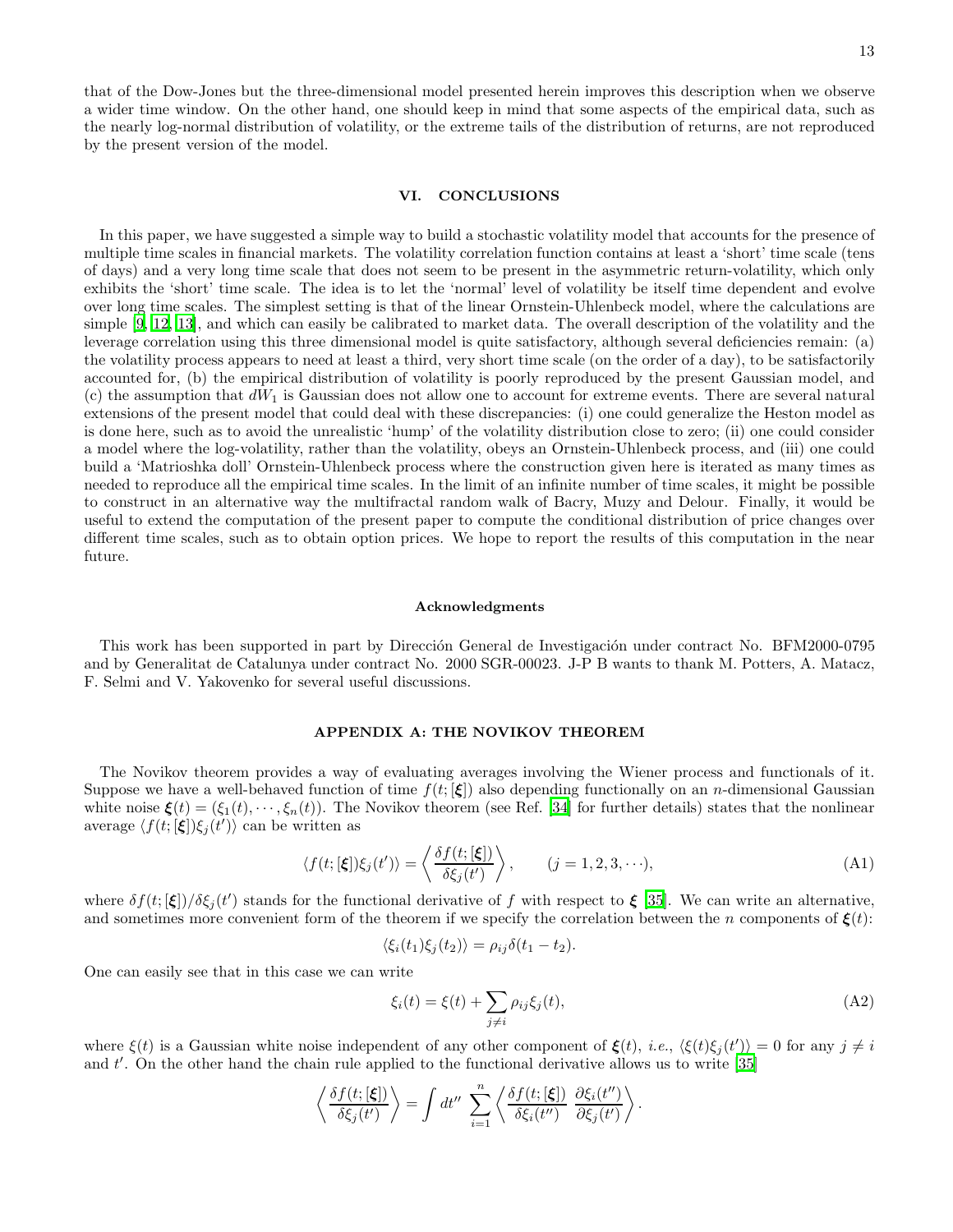Then, taking into account Eq. [\(A2\)](#page-12-2), the Novikov theorem can be set in the following alternative form:

<span id="page-13-5"></span>
$$
\langle f(t;[\xi])\xi_j(t')\rangle = \sum_{i=1}^n \rho_{ij} \left\langle \frac{\delta f(t;[\xi])}{\delta \xi_i(t')} \right\rangle.
$$
 (A3)

We are now able to prove Eq. [\(28\)](#page-4-0). In this case we have to consider the average  $\langle \sigma(t)\sigma(t+\tau)^2 \xi_1(t) \rangle$ . Consequently  $f(t;[\xi]) = \sigma(t)\sigma(t+\tau)^2$  and the Novikov theorem, in the form given by Eq. [\(A1\)](#page-12-3), tell us that

$$
\langle \sigma(t)\sigma(t+\tau)^2 \xi_1(t) \rangle = \left\langle \frac{\delta \left[ \sigma(t)\sigma(t+\tau)^2 \right]}{\delta \xi_1(t)} \right\rangle. \tag{A4}
$$

<span id="page-13-1"></span>On the other hand we know from Eq. [\(14\)](#page-3-8) that

$$
\sigma(t) = m_0 + k \int_{-\infty}^t \xi_2(t') e^{-\alpha(t-t')} dt' + \frac{k_0}{1-\lambda} \int_{-\infty}^t \xi_3(t') \left[ e^{-\alpha_0(t-t')} - e^{-\alpha(t-t')} \right] dt', \tag{A5}
$$

where the integrals are represented in the Itô sense. Observe that  $\sigma(t)$  depends functionally on  $\xi_2(t)$  and  $\xi_3(t)$  but not on  $\xi_1(t)$  and, as it is shown by Eq. [\(12\)](#page-2-2),  $\xi_1(t)$  and  $\xi_2(t)$  are the only two correlated process with correlation coefficient  $\rho$ . Thus, the functional derivative reads

$$
\frac{\delta \left[\sigma(t)\sigma(t+\tau)^2\right]}{\delta \xi_1(t)} = \rho \frac{\delta \left[\sigma(t)\sigma(t+\tau)^2\right]}{\delta \xi_2(t)},
$$

<span id="page-13-2"></span>where we have used Eq. [\(A2\)](#page-12-2) to see that  $\partial \xi_2(t)/\partial \xi(t)_1 = \rho$ . Therefore,

<span id="page-13-6"></span>
$$
\frac{\delta\left[\sigma(t)\sigma(t+\tau)^2\right]}{\delta\xi_1(t)} = \rho\left[\sigma(t+\tau)^2\frac{\delta\sigma(t)}{\delta\xi_2(t)} + 2\sigma(t)\sigma(t+\tau)\frac{\delta\sigma(t+\tau)}{\delta\xi_2(t)}\right].
$$
\n(A6)

The functional derivatives of  $\sigma(t)$  and  $\sigma(t + \tau)$  with respect to  $\xi_2(t)$  can be obtained through Eq. [\(A5\)](#page-13-1) after taking into account that  $\xi_3(t)$  is independent of  $\xi_2(t)$  and that  $\delta \xi_2(t') / \delta \xi_2(t) = \delta(t - t')$  [\[35](#page-18-11)]. Thus

$$
\frac{\delta\sigma(t)}{\delta\xi_2(t)} = k\mathcal{H}(0) = 0,\tag{A7}
$$

since  $H(0) = 0$  (cf. Eq. [\(27\)](#page-4-4)). Note that this is consistent with the Itô interpretation which assumes that  $\xi_2(t)$  lies outside of the integration interval  $(-\infty, t)$  of the first integral on the rhs of Eq. [\(A5\)](#page-13-1). Analogously

$$
\frac{\delta\sigma(t+\tau)}{\delta\xi_2(t)} = ke^{-\alpha\tau}\mathcal{H}(\tau). \tag{A8}
$$

Finally, from Eq [\(A6\)](#page-13-2), we have

<span id="page-13-7"></span>
$$
\langle \sigma(t)\sigma(t+\tau)^2 \xi_1(t) \rangle = 2\rho k e^{-\alpha \tau} \langle \sigma(t)\sigma(t+\tau) \rangle \mathcal{H}(\tau),
$$

which proves Eq. [\(28\)](#page-4-0).

# APPENDIX B: DERIVATION OF EQUATION [\(42\)](#page-6-4)

<span id="page-13-3"></span><span id="page-13-0"></span>We will demonstrate the equality

$$
\frac{\langle dX(t)^2 dX(t+\tau)^2 \rangle - \langle dX(t)^2 \rangle \langle dX(t+\tau)^2 \rangle}{\sqrt{\text{Var}[dX(t)^2]} \sqrt{\text{Var}[dX(t+\tau)^2]}} = \frac{\langle \sigma(t)\sigma(t+\tau) \rangle^2 - \langle \sigma(t) \rangle^4}{4 \langle \sigma(t)^2 \rangle^2 - 3 \langle \sigma(t) \rangle^4},\tag{B1}
$$

which is equivalent to prove Eq.  $(42)$  from Eq.  $(41)$ . To this end we will deal with each term on the left hand side of Eq. [\(B1\)](#page-13-3) separately.

<span id="page-13-4"></span>We first derive  $\langle dX(t)^2 dX(t + \tau)^2 \rangle$ . From Eq. [\(3\)](#page-1-3) we have

$$
\langle dX(t)^2 dX(t+\tau)^2 \rangle = \langle \sigma(t)^2 \sigma(t+\tau)^2 dW_1(t)\xi_1(t) \rangle dt^2, \tag{B2}
$$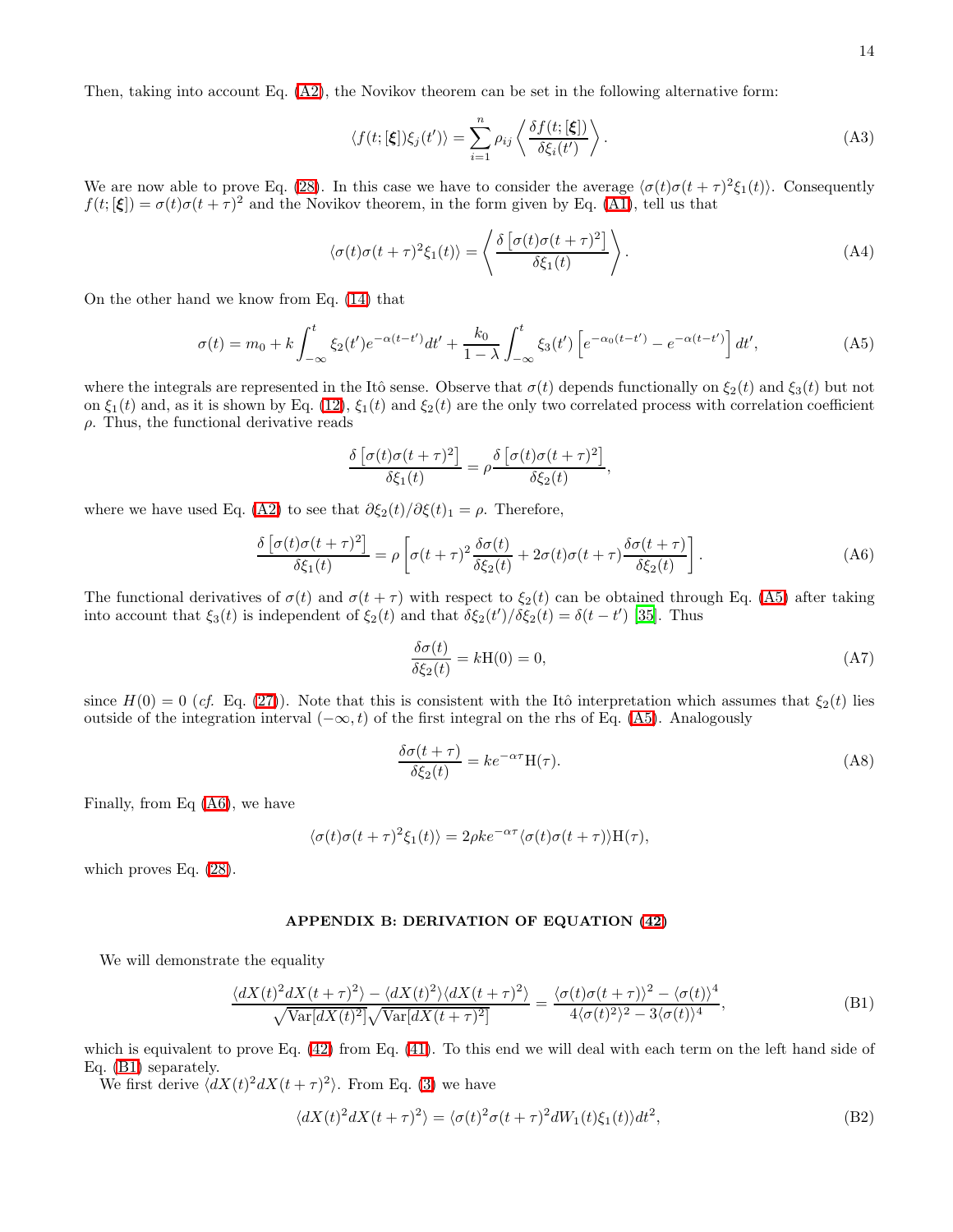.

where we have assumed that  $dW_1(t+\tau)$  is independent of the rest of stochastic variables and also that  $\langle dW_1(t+\tau)^2 \rangle$ dt. Since  $dW_1(t) = \xi_1(t)dt$  we can write the average on the rhs of Eq. [\(B2\)](#page-13-4) as  $\langle \sigma(t)^2 \sigma(t + \tau)^2 dW_1(t) \xi_1(t) \rangle$ . Now the Novikov theorem, Eqs. [\(A1\)](#page-12-3) and [\(A3\)](#page-13-5), yields

$$
\langle \sigma(t)^2 \sigma(t+\tau)^2 dW_1(t)\xi_1(t)\rangle = 2\rho \left[ \left\langle \frac{\delta\sigma(t)}{\delta\xi_2(t)} \sigma(t)\sigma(t+\tau)^2 dW_1(t) \right\rangle + \left\langle \sigma(t)^2 \sigma(t+\tau)\frac{\delta\sigma(t+\tau)}{\delta\xi_2(t)} dW_1(t) \right\rangle \right] + \left\langle \sigma(t)^2 \sigma(t+\tau)^2 \frac{\delta[dW_1(t)]}{\delta\xi_1(t)} \right\rangle,
$$

which, after using Eqs.  $(A7)-(A8)$  $(A7)-(A8)$ , reads

$$
\langle \sigma(t)^2 \sigma(t+\tau)^2 dW_1(t)\xi_1(t)\rangle = 2\rho k e^{-\alpha \tau} H(\tau) \langle \sigma(t)^2 \sigma(t+\tau) dW_1(t)\rangle + \langle \sigma(t)^2 \sigma(t+\tau)^2 \frac{\delta[dW_1(t)]}{\delta\xi_1(t)} \rangle
$$

In order to obtain an expression for the functional derivative  $\delta[dW_1(t)]/\delta\xi_1(t)$ , we write  $dW_1(t)$  in a somewhat intricate form

$$
dW_1(t) = \int_t^{t+dt} \xi_1(t')dt'.
$$

Thus

$$
\frac{\delta[dW_1(t)]}{\delta\xi_1(t)} = \int_t^{t+dt} \delta(t-t')dt' = 1.
$$

<span id="page-14-0"></span>Hence

$$
\langle \sigma(t)^2 \sigma(t+\tau)^2 dW_1(t)\xi_1(t)\rangle = 2\rho k e^{-\alpha \tau} H(\tau) \langle \sigma(t) \sigma(t+\tau)^2 dW_1(t)\rangle + \langle \sigma(t)^2 \sigma(t+\tau)^2\rangle. \tag{B3}
$$

We apply again the Novikov theorem to the average  $\langle \sigma(t)\sigma(t + \tau)^2 dW_1(t) \rangle$  with the result

$$
\langle \sigma(t)\sigma(t+\tau)^2 dW_1(t)\rangle = \rho \left\langle \frac{\delta}{\delta \xi_2(t)} [\sigma(t)^2 \sigma(t+\tau)] \right\rangle dt,
$$

which, after using Eqs. [\(A7\)](#page-13-6)-[\(A8\)](#page-13-7), yields

$$
\langle \sigma(t)^2 \sigma(t+\tau) dW_1(t) \rangle = \rho k e^{-\alpha \tau} H(\tau) \langle \sigma(t)^2 \rangle dt.
$$

Substituting this into Eq. [\(B3\)](#page-14-0) we have

<span id="page-14-1"></span>
$$
\langle \sigma(t)^2 \sigma(t+\tau)^2 dW_1(t)\xi_1(t)\rangle = 2\rho^2 k^2 e^{-2\alpha \tau} H(\tau) \langle \sigma(t)^2 \rangle dt + \langle \sigma(t)^2 \sigma(t+\tau)^2 \rangle.
$$

Notice that due to the differential  $dt$ , the first term on the rhs of this equation is negligible in front of the second term. Thus

$$
\langle \sigma(t)^2 \sigma(t+\tau)^2 dW_1(t)\xi_1(t)\rangle = \langle \sigma(t)^2 \sigma(t+\tau)^2 \rangle + O(dt), \tag{B4}
$$

and the substitution of Eq. [\(B4\)](#page-14-1) into Eq. [\(B2\)](#page-13-4) yields

$$
\langle dX(t)^2 dX(t+\tau)^2 \rangle = \left[ \langle \sigma(t)^2 \sigma(t+\tau)^2 \rangle + O(dt) \right] dt^2.
$$
 (B5)

<span id="page-14-2"></span>On the other hand, since  $dW_1(t)$  is independent of  $\sigma(t)$  we can write

<span id="page-14-3"></span>
$$
\langle dX(t)^{2}\rangle \langle dX(t+\tau)^{2}\rangle = \langle \sigma(t)^{2}\rangle \langle \sigma(t+\tau)^{2}\rangle dt^{2}
$$

and, taking into account that process is in the stationary regime, we have

$$
\langle dX(t)^2 \rangle \langle dX(t+\tau)^2 \rangle = \langle \sigma(t)^2 \rangle^2 dt^2. \tag{B6}
$$

Finally, we derive the variance:

$$
Var[dX(t)^{2}] = \langle \sigma(t)^{4} \rangle \langle dW(t)^{4} \rangle - \langle \sigma(t)^{2} \rangle^{2} \langle dW(t)^{2} \rangle^{2},
$$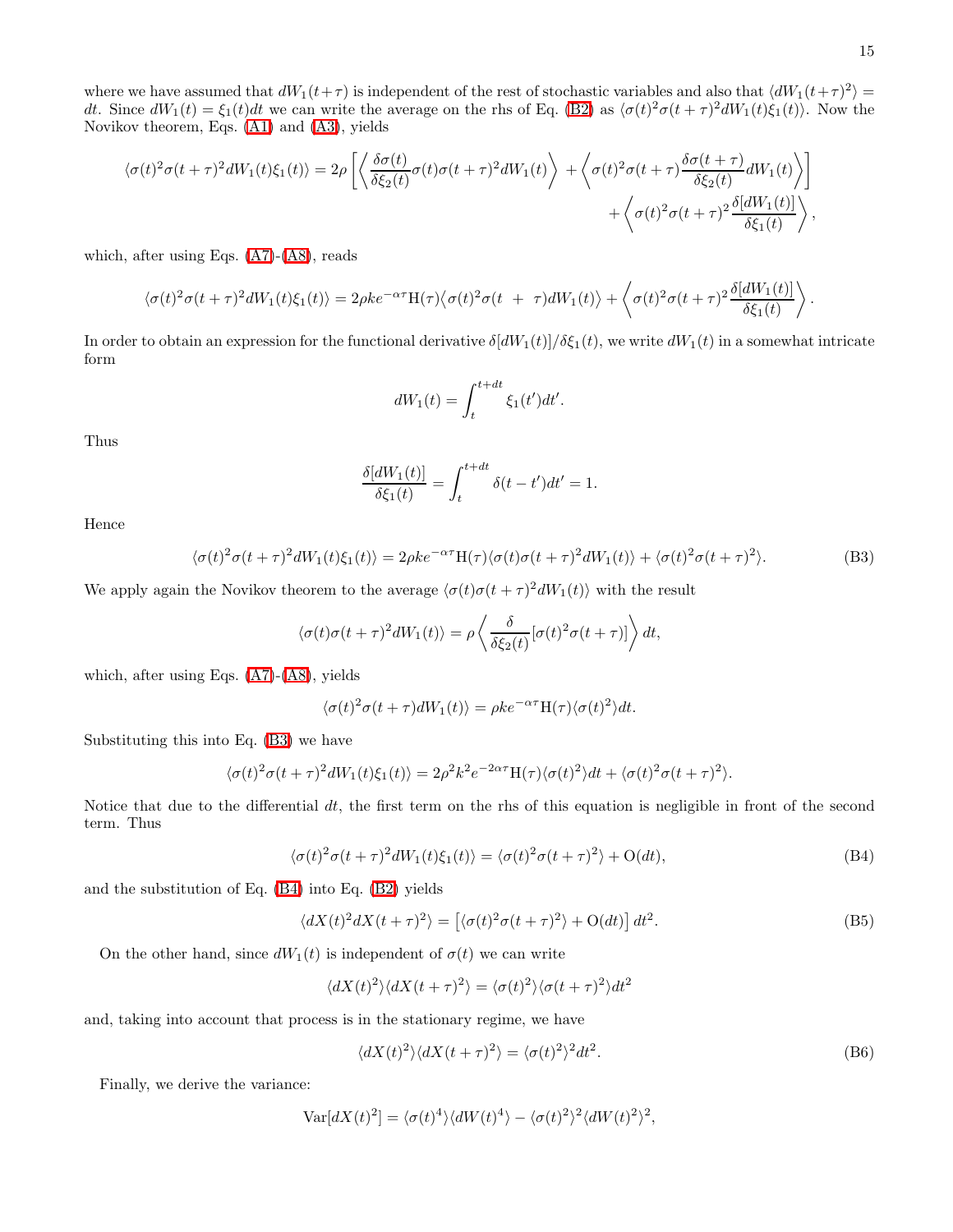where we take into account that  $\sigma(t)$  and  $dW_1(t)$  are independent. We can go further since  $\langle dW(t)^4 \rangle = 3\langle dW(t)^2 \rangle^2 =$  $3dt^2$ . Hence,

<span id="page-15-2"></span>
$$
Var[dX(t)^{2}] = 3\langle\sigma(t)^{4}\rangle dt^{2} - \langle\sigma(t)^{2}\rangle^{2}dt^{2},
$$
\n(B7)

and, due to the fact we are dealing with process in the stationary regime, the same result applies to the variance Var[ $dX(t+\tau)^2$ ].

<span id="page-15-3"></span>Therefore, from Eqs. [\(B5\)](#page-14-2), [\(B6\)](#page-14-3) and [\(B7\)](#page-15-2), we have that correlation function given by Eq. [\(B1\)](#page-13-3) is

$$
\text{Corr}\left[dX(t)^2dX(t+\tau)^2\right] = \frac{\langle\sigma(t)^2\sigma(t+\tau)^2\rangle - \langle\sigma(t)^2\rangle^2}{3\langle\sigma(t)^4\rangle - \langle\sigma(t)^2\rangle^2} + \text{O}(dt). \tag{B8}
$$

This expression contains two terms which must be also derived:  $\langle \sigma(t)^2 \sigma(t + \tau)^2 \rangle$  and  $\langle \sigma(t)^4 \rangle$ . Again, these terms can be obtained with the help of Novikov theorem. Lengthy and tedious calculations allow us write them in terms of other expressions presented above (*cf.* Eqs. [\(19\)](#page-3-3) and [\(20\)](#page-3-1)). The first one is

<span id="page-15-1"></span>
$$
\langle \sigma(t)^2 \sigma(t+\tau)^2 \rangle = 2 \left[ \langle \sigma(t) \sigma(t+\tau) \rangle^2 - \langle \sigma(t) \rangle^4 \right] + \langle \sigma(t)^2 \rangle^2,
$$

while the second one is obtained from the first one by assuming  $\tau = 0$ . That is:

$$
\langle \sigma(t)^4 \rangle = 3 \langle \sigma(t)^2 \rangle^2 - 2 \langle \sigma(t) \rangle^4, \tag{B9}
$$

<span id="page-15-0"></span>If we insert these averages to the correlation [\(B8\)](#page-15-3), we prove the equality given by Eq. [\(B1\)](#page-13-3) and finally obtain Eq. [\(42\)](#page-6-4).

### APPENDIX C: AN ALTERNATIVE NOISE CORRELATION

We recall that our model is given by a three-dimensional random process  $(8)$ – $(10)$ 

$$
dX(t) = \sigma(t)dW_1(t),
$$
  
\n
$$
d\sigma(t) = -\alpha[\sigma(t) - m(t)]dt + kdW_2(t),
$$
  
\n
$$
dm(t) = -\alpha_0[m(t) - m_0]dt + k_0dW_3(t),
$$

where  $dW_i(t) = \xi_i(t)dt$  (i = 1, 2, 3) are Wiener processes, i.e.,  $\xi_i(t)$  are zero-mean Gaussian white noises with crosscorrelation given by  $\langle \xi_i(t) \xi_j(t') \rangle = \rho_{ij} \delta(t-t')$ . Note that  $\rho_{ij} = \rho_{ji}$  and  $\rho_{ii} = 1$ . We have supposed that  $W_3(t)$  is independent of  $W_1(t)$  and  $W_2(t)$ . And we also have assumed that there exists a non zero correlation between  $W_1(t)$ and  $W_2(t)$  that was quantified by the parameter  $\rho$ .

This appendix modifies this framework by changing the existing correlations between the Wiener processes  $W_i$  $(i = 1, 2, 3)$ . We want to analyze the consequences on the model when we allow correlations between  $W_1(t)$  and  $W_3(t)$ instead of between  $W_1(t)$  and  $W_2(t)$ . In this case, the correlation matrix is

<span id="page-15-4"></span>
$$
(\rho_{ij}) = \begin{pmatrix} 1 & 0 & \rho \\ 0 & 1 & 0 \\ \rho & 0 & 1 \end{pmatrix}
$$
 (C1)

where, again,  $-1 \leq \rho \leq 1$ .

One can easily see that this change in the correlation matrix does not affect most of the main statistical properties of the model although there is one important property that is modified: the leverage correlation.

According to the definition [\(22\)](#page-3-4), the leverage correlation is quantified by

$$
\mathcal{L}(\tau) \equiv \frac{1}{Z} \langle dX(t+\tau)^2 dX(t) \rangle \tag{C2}
$$

where  $X(t)$  is the zero-mean return and  $Z = \langle dX(t)^2 \rangle^2 = m_0^4 (1 + \nu^2 + \hat{\nu}_0^2)^2 dt^2$  (*cf.* Eq. [\(29\)](#page-4-1)). We need to calculate the correlation

<span id="page-15-5"></span>
$$
\langle dX(t+\tau)^2 dX(t) \rangle = H(\tau) \langle \sigma(t) dW_1(t) \sigma(t+\tau)^2 dW_1(t+\tau)^2 \rangle.
$$

Its derivation is similar to the one given in Section [III.](#page-3-0) Since we follow the Itô convention,  $dW_1(t + \tau)$  is independent of the rest of variables when  $\tau > 0$ . This fact and the averages  $\langle dW_1(t) \rangle = 0$  and  $\langle dW_1(t)^2 \rangle = dt$  allow us to show that

$$
\langle dX(t+\tau)^2 dX(t) \rangle = \langle \sigma(t)\sigma(t+\tau)^2 dW_1(t) \rangle H(\tau) dt,
$$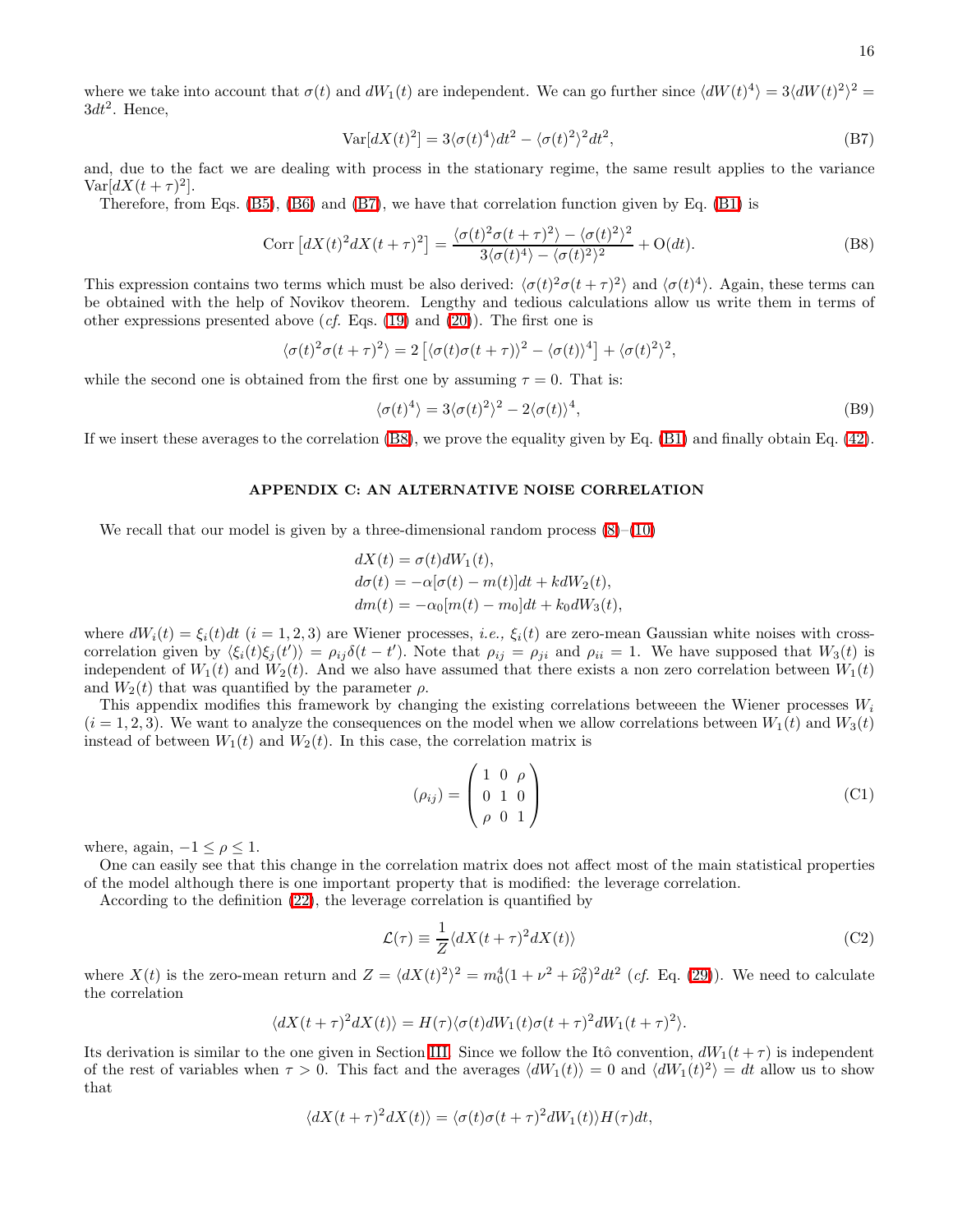

<span id="page-16-1"></span>FIG. 5: The leverage effect in the Dow-Jones daily index with the alternative leverage. We plot the leverage function  $\mathcal{L}(\tau)$  and  $\bar{\mathcal{L}}(\tau)$  and compare with the Dow-Jones index from 1900 until 2000. The fit with the leverage function  $\mathcal{L}(\tau)$  given by Eq. [\(30\)](#page-4-2) takes parameters given by Table [II.](#page-9-0) We also plot the two alternative leverage functions given by Eq. [\(C7\)](#page-17-23). Alternative 1 shows the possible leverage with  $\alpha = 0.1$ ,  $a = 0.14$ ,  $\alpha_0 = 0.04$  and  $b = 0.04$  while alternative 2 takes parameters  $\alpha_0 = 0.1$ ,  $b = 0.14$ ,  $\alpha = 0.04$  and  $a = 0.04$ .

where  $H(\tau)$  is the Heaviside step function given by Eq. [\(27\)](#page-4-4). The next step of the calculation needs to apply the Novikov theorem enunciated in Appendix [A,](#page-12-1) although now its result appears to be different from the one given by Eq. [\(28\)](#page-4-0) since the correlation is between  $W_1(t)$  and  $W_3(t)$ . In the present case the Novikov theorem given by Eq. [\(A3\)](#page-13-5) allows us to write

$$
\langle \sigma(t)\sigma(t+\tau)^2 dW_1(t) \rangle = \sum_{i=1}^3 \rho_{1i} \left\langle \frac{\delta[\sigma(t)\sigma(t+\tau)^2]}{\delta\xi_i(t')} \right\rangle dt.
$$
 (C3)

<span id="page-16-0"></span>On the other hand we know from Eq. [\(14\)](#page-3-8) that

$$
\sigma(t) = m_0 + k \int_{-\infty}^t \xi_2(t') e^{-\alpha(t-t')} dt' + \frac{k_0}{1-\lambda} \int_{-\infty}^t \xi_3(t') \left[ e^{-\alpha_0(t-t')} - e^{-\alpha(t-t')} \right] dt', \tag{C4}
$$

where the integrals are represented in the Itô sense. Since volatility  $(C4)$  does not depend on  $\xi_1$  and the only two non zero contributions correspond to  $\rho_{11} = 1$  and  $\rho_{13} = \rho$  (*c.f.* Eq. [\(C1\)](#page-15-4)),

$$
\langle \sigma(t)\sigma(t+\tau)^2 dW_1(t) \rangle = 2\rho \left\langle \sigma(t) \frac{\delta\sigma(t+\tau)}{\delta\xi_3(t')} \right\rangle dt.
$$
 (C5)

But from Eq. [C4](#page-16-0)

$$
\frac{\delta\sigma(t+\tau)}{\delta\xi_3(t)} = \frac{k_0}{1-\lambda} \left( e^{-\alpha_0 \tau} - e^{-\alpha \tau} \right) \mathcal{H}(\tau),\tag{C6}
$$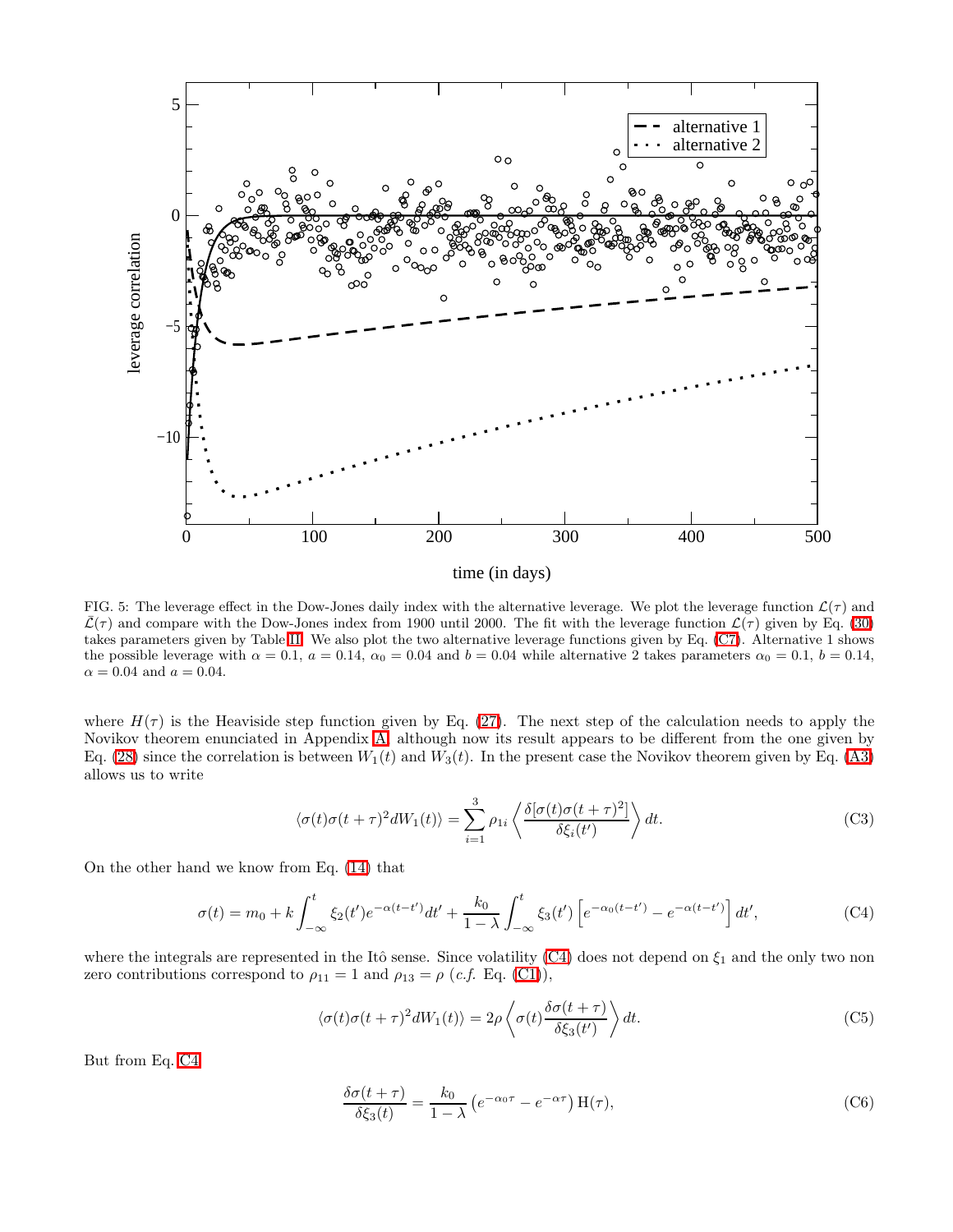and  $\langle \sigma(t) \rangle = m_0$ . Hence the leverage correlation given by Eq. [\(C2\)](#page-15-5) reads

$$
\bar{\mathcal{L}}(\tau) = H(\tau)\bar{A}(\tau)(e^{-\alpha_0 \tau} - e^{-\alpha \tau}), \tag{C7}
$$

<span id="page-17-24"></span>where

<span id="page-17-23"></span>
$$
\bar{A}(\tau) \equiv \frac{2\rho\nu_0\sqrt{2\alpha_0}}{m_0(1-\lambda)\left(1+\nu^2+\hat{\nu}_0^2\right)^2} \left[1+\left(\nu^2-\frac{\hat{\nu}_0^2\lambda}{1-\lambda}\right)e^{-\alpha\tau}+\frac{\hat{\nu}_0^2}{1-\lambda}e^{-\alpha_0\tau}\right].
$$
\n(C8)

We now compare the two leverage correlations  $\mathcal{L}(\tau)$  and  $\mathcal{L}(\tau)$ . In Section [III,](#page-3-0) we obtained  $\mathcal{L}(\tau)$  given by Eqs. [\(30\)](#page-4-2)– [\(31\)](#page-5-6) and see that the limit  $\mathcal{L}(0^+)$  goes to a certain negative value. In contrast, in the present alternative model,  $\tilde{\mathcal{L}}(0^+) = 0$ . In Fig. [5,](#page-16-1) we see that leverage of the Dow-Jones index goes to −11.9 when  $\tau \to 0^+$ . Hence, this alternative model is in clear contradiction with empirical observations. In addition, we also observe in Fig. [5](#page-16-1) that  $\mathcal{L}(\tau)$  has a longer range than the one observed in the Dow-Jones index. The reason for this being is that the exponential time decay of the leverage function [\(C8\)](#page-17-24) is dominated by the same parameter as to the case of the volatility autocorrelation [\(43\)](#page-6-1). Thus, in the present case, leverage and volatility correlations have the same long range persistence and this is also in clear contradiction with the empirical results telling us that leverage has a much shorter memory than the volatility (see and compare Figs. [1](#page-7-1) and [5\)](#page-16-1).

- <span id="page-17-0"></span>[1] M. Dacorogna, R. Gençay, U. Müller, R. Olsen, and O. Pictet, An Introduction to High-Frequency Finance (Academic Press, London, 2001).
- <span id="page-17-1"></span>[2] R. Cont, Empirical properties of asset returns: stylized facts and statistical issues, Quantitative Finance 1 223 (2001).
- <span id="page-17-2"></span>[3] D. M. Guillaume, M. M. Dacorogna, R. D. Davé, U. A. Müller, R. B. Olsen and O. V. Pictet, From the bird's eye to the microscope: A survey of new stylized facts of the intra-daily foreign exchange markets Finance and Stochastics 1 95 (1997).
- <span id="page-17-3"></span>[4] R. Mantegna, H. E. Stanley, An Introduction to Econophysics (Cambridge University Press, Cambridge, 1999).
- <span id="page-17-4"></span>[5] A. Lo, Long term memory in stock market prices, Econometrica 59 1279 (1991).
- <span id="page-17-5"></span>[6] Z. Ding, C. W. J. Granger, and R. F. Engle, A long memory property of stock market returns and a new model, Journal of Empirical Finance, 1 83 (1993).
- <span id="page-17-6"></span>[7] Y. Liu, P. Cizeau, M. Meyer, C.-K. Peng, H. E. Stanley, Correlations in Economic Time Series, Physica A 245 437 (1997).
- <span id="page-17-7"></span>[8] J. F. Muzy, J. Delour, and E. Bacry, Modelling fluctuations of financial times series: from cascade process to stochastic volatility model, The European Physical Journal B 17 537 (2000); E. Bacry, J. Delour, J. F. Muzy, Multifractal random walk, Physical Review E 64 026103 (2001).
- <span id="page-17-8"></span>[9] E. Stein and J. Stein, Stock Price Distributions with Stochastic Volatility: An Analytic Approach, Review of Financial Studies 4 727 (1991); reprinted in Volatility: New Estimation Techniques for Pricing Derivatives, Robert Jarrow Ed., Risk Publications, 1998, pp. 325-339.
- <span id="page-17-9"></span>[10] S. Heston, A closed-form solution for options with stochastic volatiliy with applications to bond and currency options, Review of Financial Studies 6 327 (1993).
- <span id="page-17-10"></span>[11] J.-P. Fouque, G. Papanicolaou, and K. R. Sircar, Derivatives in Financial Markets with Stochastic Volatility (Cambridge University Press, Cambridge, 2000).
- <span id="page-17-11"></span>[12] R. Schöbel and J. Zhu, Stochastic volatility with an Ornstein-Uhlenbeck process: An extension, European Finance Review 3 23 (1999).
- <span id="page-17-12"></span>[13] J. Masoliver and J. Perelló, A correlated stochastic volatility model measuring leverage and other stylized facts, International Journal of Theoretical and Applied Finance 5 541 (2002).
- <span id="page-17-13"></span>[14] A. Dragulescu and V. Yakovenko, Probability distribution of returns in the Heston model with stochastic volatility, Quantitative Finance 2 443 (2002).
- <span id="page-17-14"></span>[15] B. LeBaron, Stochastic volatility as a simple generator of apparent financial power laws and long memory, Quantitative Finance 1 621 (2001).
- <span id="page-17-15"></span>[16] A. Fisher, L. Calvet, B. B. Mandelbrot, Multifractality of DEM/\$ rates, Cowles Foundation Discussion Paper 1165.
- <span id="page-17-16"></span>[17] L. Calvet, A. Fisher, Multifractality in asset returns: theory and evidence, Forthcoming in Review of Economics and Statistics.
- <span id="page-17-17"></span>[18] F. Black, Studies of stock market changes, Proceedings 1976 of the American Statistical Association, Business and Economics Statistics Section 177 (1976).
- <span id="page-17-18"></span>[19] G. Bekaert, G. Wu, Asymmetric volatility and Risk in Equity markets, The Review of Financial Studies 13 1 (2000).
- <span id="page-17-19"></span>[20] J.-P. Bouchaud, A. Matacz, and M. Potters, Leverage effect in financial markets: The retarded volatility model, Physical Review Letters 87 228701 (2001).
- <span id="page-17-20"></span>[21] J. Perelló and J. Masoliver, Random diffusion and leverage effect in financial markets, forthcoming in Physical Review E (2003).
- <span id="page-17-21"></span>[22] B. Pochart and J.-P. Bouchaud, The skewed multifractal random walk with applications to option smiles, Quantitative Finance 2 303 (2002).
- <span id="page-17-22"></span>[23] E. Bacry, J. F. Muzy, in preparation.